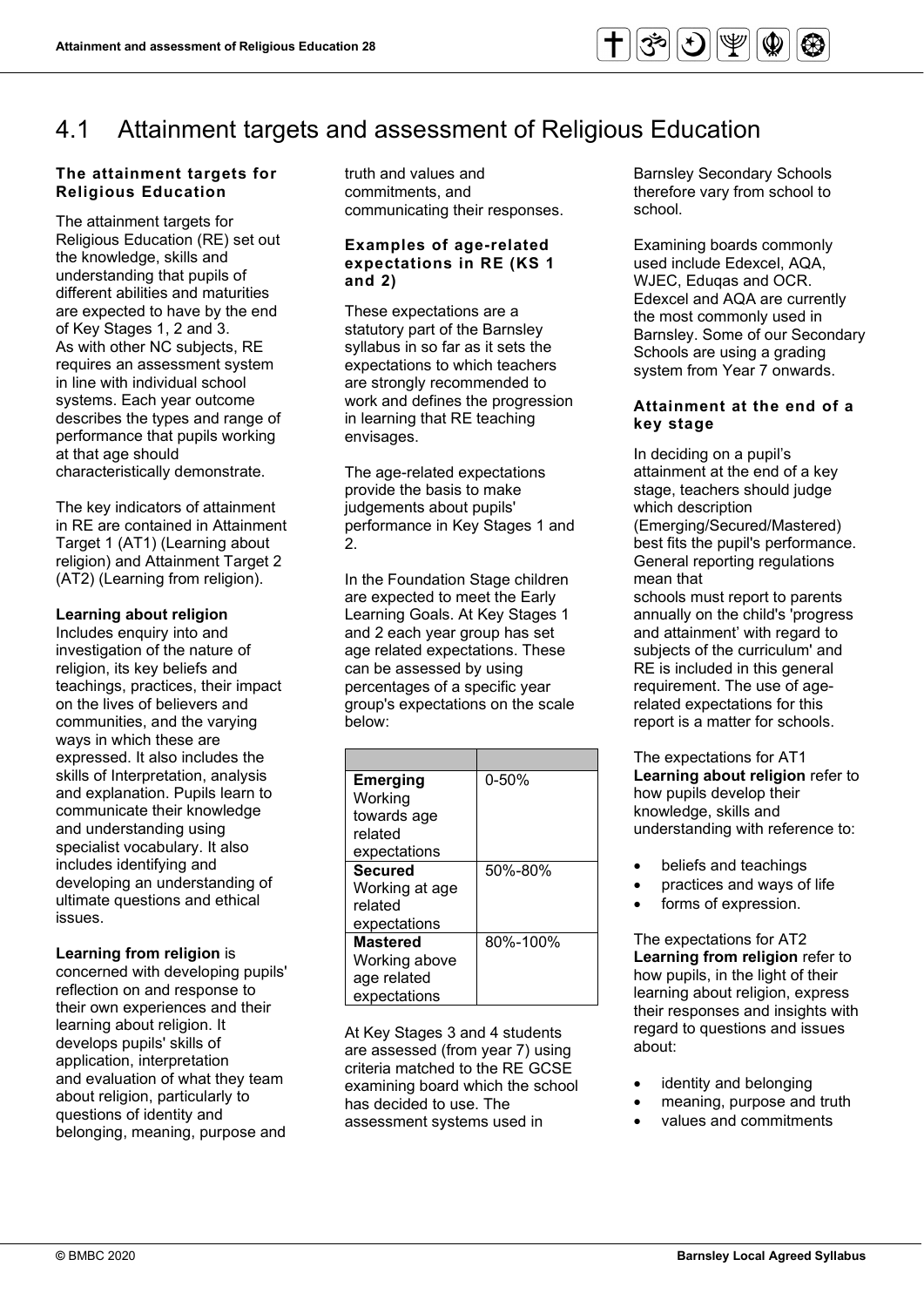

# 4.2 Age related expectations for the Barnsley Local Agreed Syllabus

### **Assessment of Religious Education**

Assessing the achievements of pupils in RE in ways that are manageable, fair and valid is one of the key ways in which quality learning in the subject can be developed. This section of the syllabus draws together the advice and requirements of the Agreed Syllabus Conference about the standards set, and how to achieve them. But the section does not stand alone: the whole syllabus reflects these standards through the teaching and learning intentions which are established.

### **Assessment for learning in Religious Education**

The key purposes of assessment in RE in the Barnsley Local Agreed Syllabus are all concerned with learning rather than comparability. Good practice in assessment for learning uses a range of techniques to make sure that teachers' assessment work has a positive, Impact on pupils' standards of achievement. These techniques include:

- careful questioning strategies
- task setting that connects with teaching
- sharing objectives with learners in ways that point clearly to progress
- target marking telling pupils what they need to do to Improve
- task setting that energises learning rather than merely asking for replication
- the use of feedback strategies that help pupils improve
- self-assessment
- peer assessment

In RE, there is often a huge workload of marking and assessment - some primary teachers have only an hour a week for RE and some secondary teachers see over 500 pupils in a week. This makes it vital that

assessment by the teacher is economical with time and connects clearly to improving learning.

The following tables are examples of age-related expectations for each year group. It is suggested that each outcome is met three times during an academic year. An outcome is only considered met and recorded if a pupil has a secure knowledge of that outcome.

Once a pupil meets the outcome three times it can be counted as 10% towards a final percentage grade. The percentage grade can be emerging/secured/mastered as outlined on Page 37. Each year group has ten outcomes to save valuable teacher time in arriving at a final percentage at the end of the academic year.

The grids are designed to be attached to the back of a pupil's RE book to inform the teacher and pupil and the information transferred to an End of Year Assessment statement (see page 48).

The age-related expectation tables following are only examples end teachers will see how they might be adapted to different curriculum content or age groups and to different religions. Teachers could seek to generate their own 'I can' statements.

The Attainment and Assessment of Religious Education section of the Barnsley Local Agreed Syllabus was updated in 2016 and reviewed in 2020.

Many thanks to:

Gabrielle Bousfield and Katrina Dalton of Royston St John the Baptist CE Primary School, Fiona Winterburn of Horizon Community College and Elaine Nolan, Jenny Witty and Roger Holmes of **SACRE**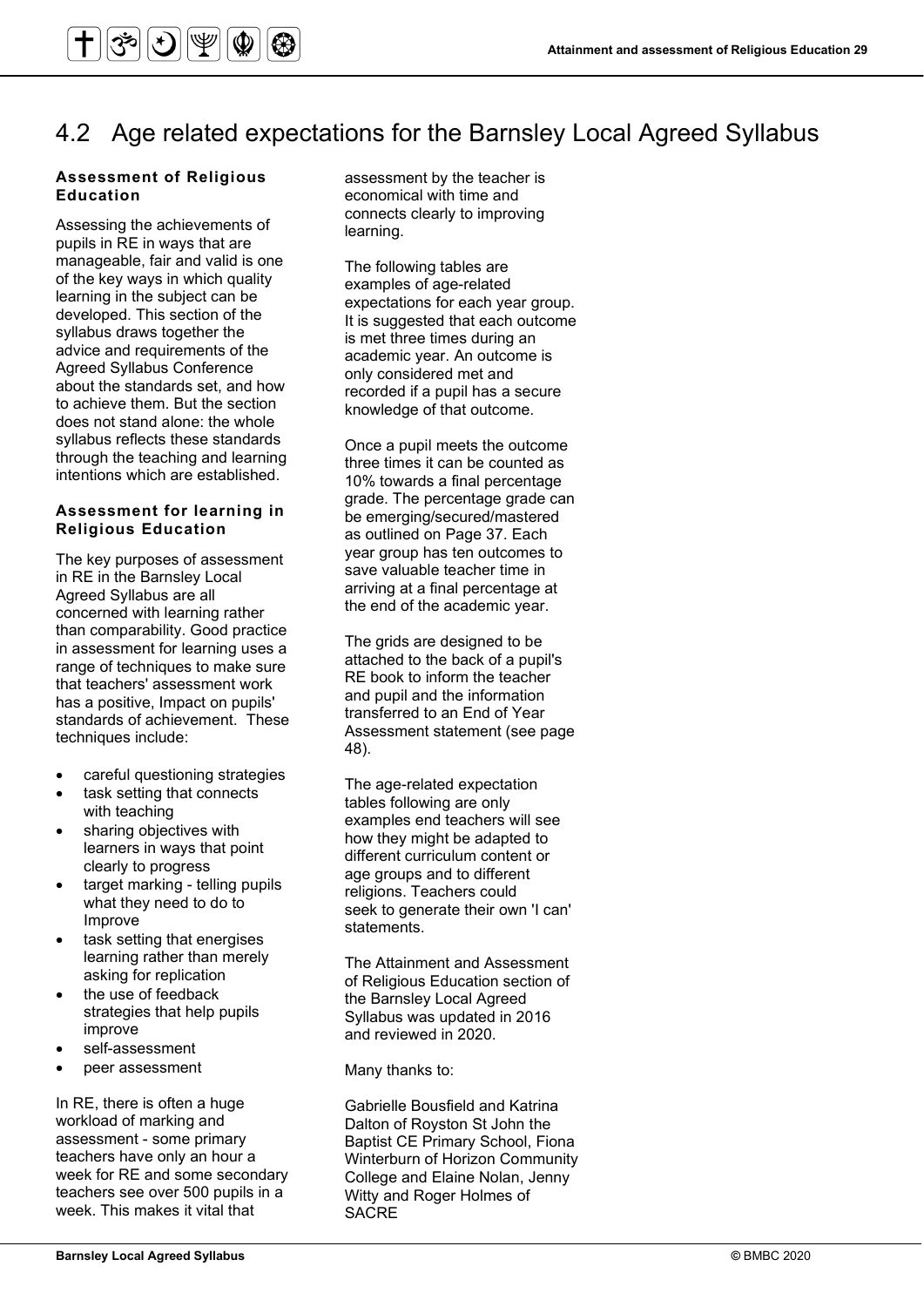$\mathbf{r}$ 



٦

٦

| Year 1 age related expectations<br>I can                                                                    |  | $\frac{0}{0}$ |
|-------------------------------------------------------------------------------------------------------------|--|---------------|
|                                                                                                             |  |               |
| AT1: Use some religious words and phrases to recognise and name features<br>of religious life and practice. |  |               |
| Recall a religious story.                                                                                   |  |               |
| Recognise religious symbols.                                                                                |  |               |
| Identify how a Christian would express religious faith.                                                     |  |               |
| Identify how another world religion would express religious faith.                                          |  |               |
| AT2: Describe how I feel at different times of the day.                                                     |  |               |
| Name something that I find interesting.                                                                     |  |               |
| Ask a question about 'why' something happens.                                                               |  |               |
| Talk about something I care about.                                                                          |  |               |
| Talk about something that worries me.                                                                       |  |               |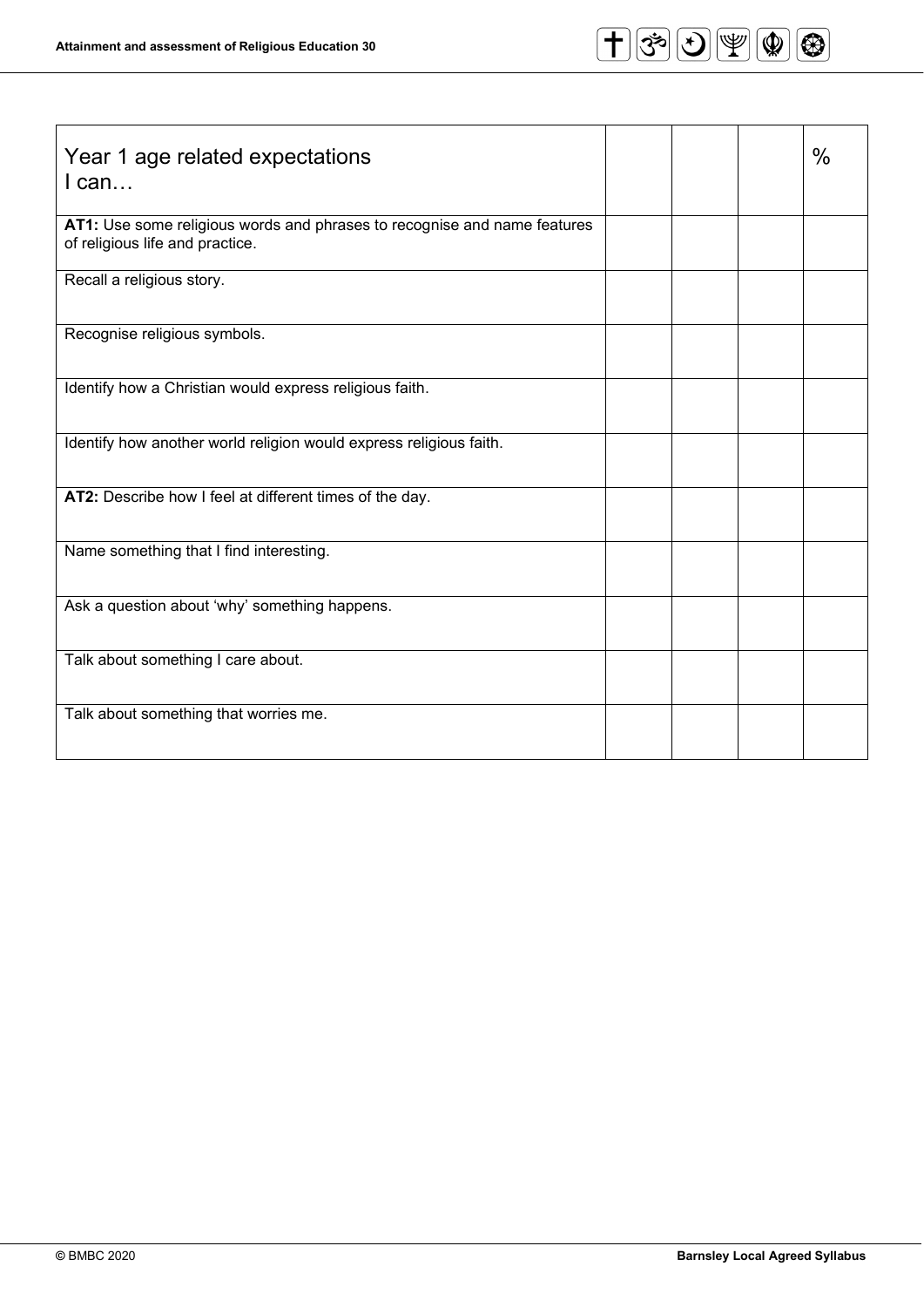| Year 2 age related expectations<br>$l$ can                                                       |  | $\frac{0}{0}$ |
|--------------------------------------------------------------------------------------------------|--|---------------|
|                                                                                                  |  |               |
| AT1: Recall religious stories and symbols applied in everyday life.                              |  |               |
| Suggest a meaning behind a religious story.                                                      |  |               |
| Use some religious words and phrases to identify the importance of religious<br>faith.           |  |               |
| Identify two similarities in Christianity and another world religion.                            |  |               |
| Identify a difference between Christianity and another world religion.                           |  |               |
| AT2: Ask and respond sensitively to my peers' questions about their<br>experiences and feelings. |  |               |
| Answer questions appropriately about my experiences and feelings.                                |  |               |
| Create my own question that is difficult to answer (eg How many stars in the<br>sky?).           |  |               |
| Identify 3 things that I think are good (eg kindness, consideration for others).                 |  |               |
| Identify 3 things that are wrong (eg hurting others, being unkind).                              |  |               |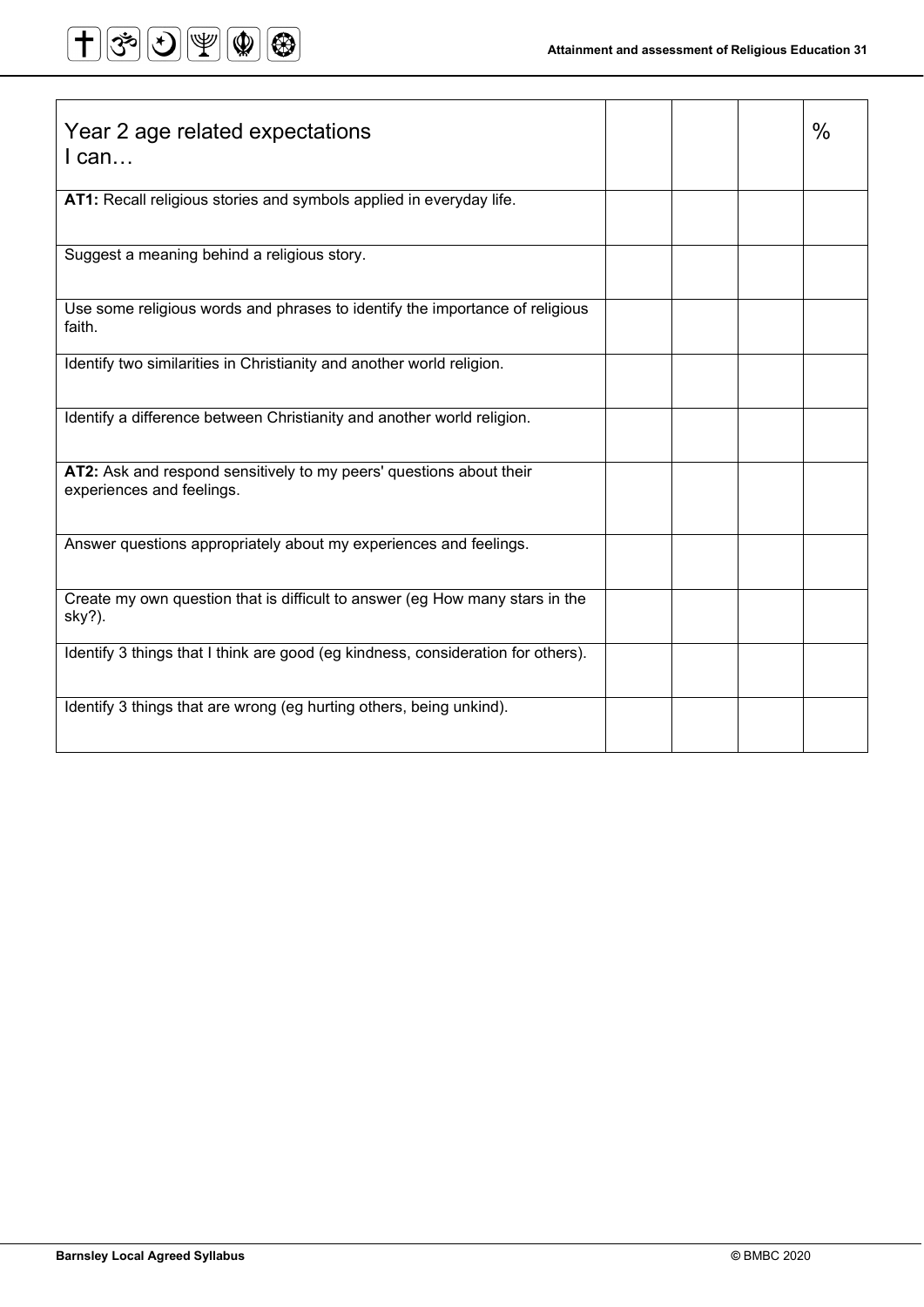

| Year 3 age related expectations<br>$l$ can                                                                                                                               |  | % |
|--------------------------------------------------------------------------------------------------------------------------------------------------------------------------|--|---|
| AT1: Describe three things Christians believe in and say what difference the<br>beliefs make at Christmas.                                                               |  |   |
| Identify three main things another world religion believes in.                                                                                                           |  |   |
| Describe some symbols of belonging that Christians and another world<br>religion use when they worship.                                                                  |  |   |
| Recognise and describe three similarities between a Christian festival and<br>another world religion festival.                                                           |  |   |
| List four differences between two different places of worship, answer and<br>discuss the question 'What is the purpose of a sacred place?'                               |  |   |
| AT2: Ask good questions of my own about why worshippers choose to attend<br>places of worship.                                                                           |  |   |
| Write my reflections on two religious values: how would my school change if<br>we all lived by these values?                                                             |  |   |
| Suggest answers a religious person might give to questions about their<br>practice of giving to charity (eg Christian Aid and Muslims giving<br>money or alms at Zakat). |  |   |
| Prepare a reflection on the way religious festivals matter (eg resurrection at<br>Easter and Hajj) making a link to what matters to me.                                  |  |   |
| Make a link between my own values and another religious value (eg caring<br>for the sick and elderly).                                                                   |  |   |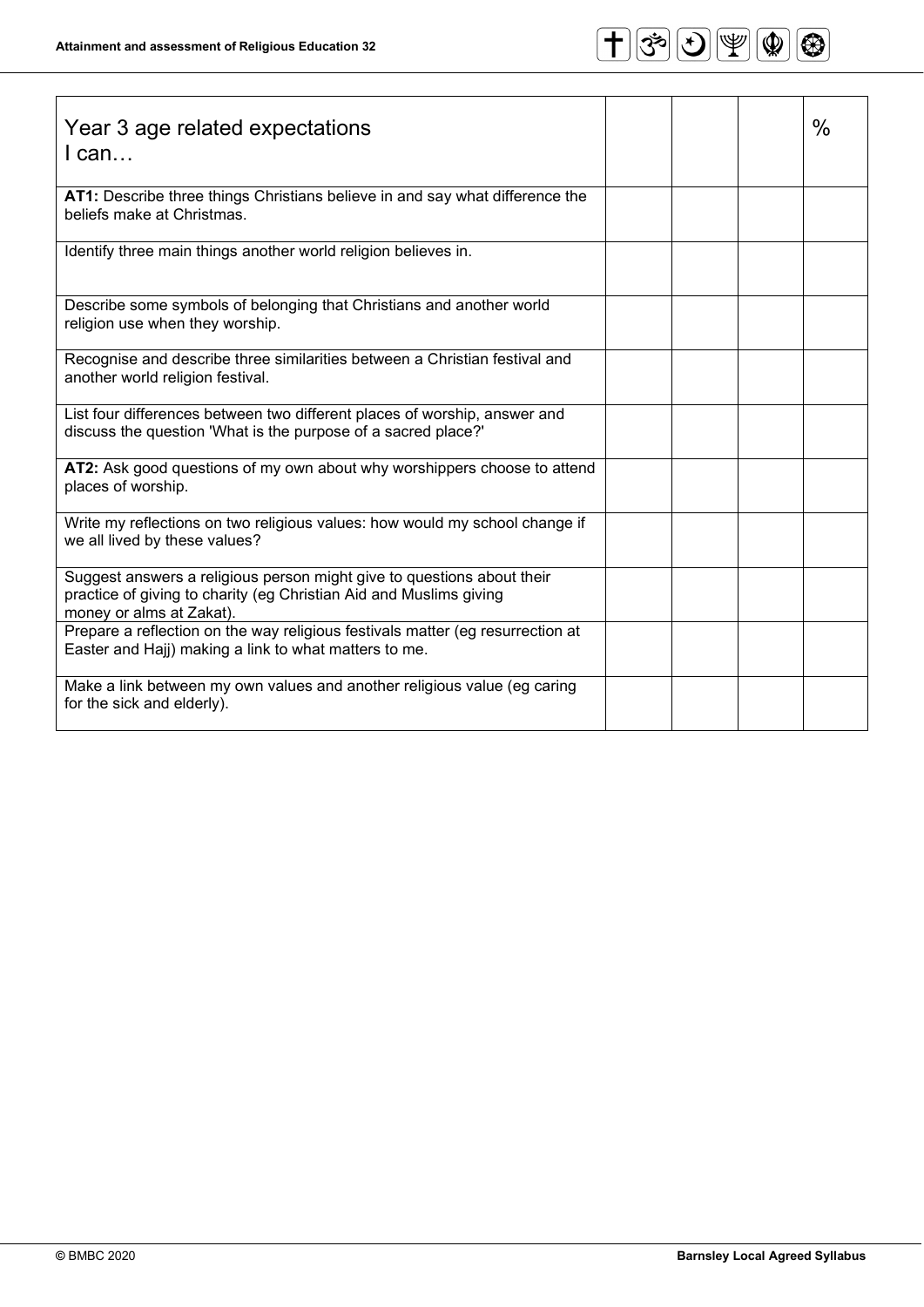| Year 4 age related expectations<br>$l$ can                                                                                                                                                  |  | $\frac{0}{0}$ |
|---------------------------------------------------------------------------------------------------------------------------------------------------------------------------------------------|--|---------------|
| AT1: Show my understanding of similarities and differences between two<br>world religions                                                                                                   |  |               |
| Show understanding of belonging to a religion.                                                                                                                                              |  |               |
| Consider how children in at least two religions would be preparing for a<br>significant religious life event (eg confirmation, bar mitzvah) or a life event in<br>later life (eg marriage). |  |               |
| Suggest what difference worship makes to life.                                                                                                                                              |  |               |
| Make a link between a piece of Christian music and a Bible text which<br>inspired it.                                                                                                       |  |               |
| AT2: Describe something I find inspiring in a poem, painting or design.                                                                                                                     |  |               |
| Explain how religious quotations could be inspiring.                                                                                                                                        |  |               |
| Ask some questions and suggest some answers about how the Bible<br>influences Christians, and what influences me.                                                                           |  |               |
| Suggest some things people do to find peace, stillness and rest (including<br>practices of worship) and some things I do.                                                                   |  |               |
| Make a link between religious leaders I have studied and the kind of person I<br>like to 'follow.' Compare my answers thoughtfully with someone<br>else's answers.                          |  |               |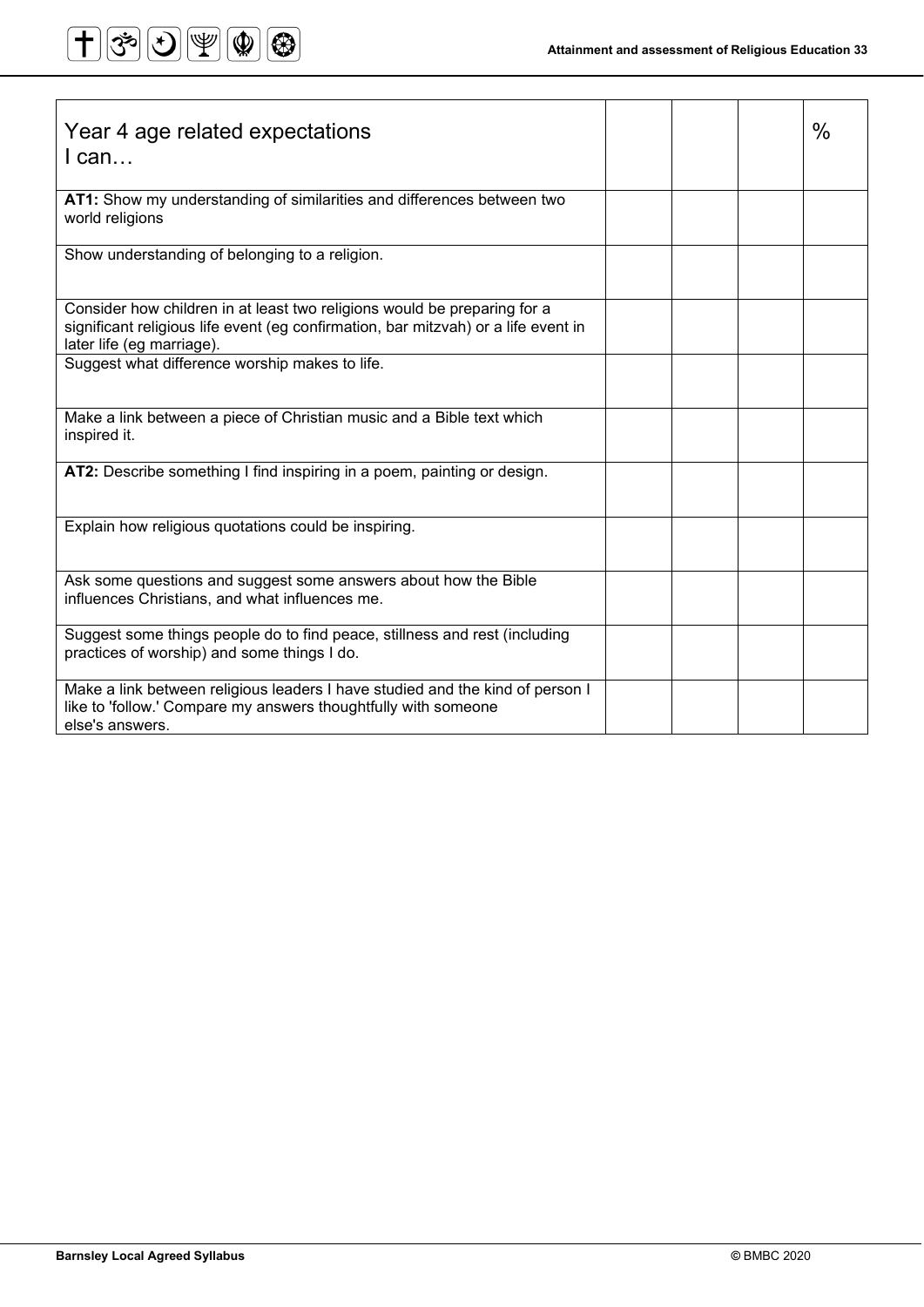

| Year 5 age related expectations<br>$l$ can                                                                                                                       |  | $\%$ |
|------------------------------------------------------------------------------------------------------------------------------------------------------------------|--|------|
| AT1: Identify similarities and differences in views about God between<br>Christianity and another world religion.                                                |  |      |
| Show that I understand how a Christian story (eg the Parable of the Good<br>Samaritan) can have an impact on Christians today.                                   |  |      |
| Show that I understand why a pilgrimage is different from a holiday and<br>describe what pilgrims hope for on their way to a religious site (eg<br>Makkah/lona). |  |      |
| Describe and link up Christian beliefs with Christian behaviour eg belief in<br>God as a creator linked to 'green' practice.                                     |  |      |
| Describe how two contemporary religious leaders have inspired their<br>followers to make a difference in their community.                                        |  |      |
| AT2: Identify a religious view on peace and conflict.                                                                                                            |  |      |
| Identify inspirational Christians and explain why and how they were inspired<br>to work for equality eg Mother Teresa and Martin Luther King Jr.                 |  |      |
| Describe my vision of an inspiring community.                                                                                                                    |  |      |
| Create a statement of my own beliefs about God and human values referring<br>to ideas from another religion I have studied.                                      |  |      |
| Express how art forms suggest religious views.                                                                                                                   |  |      |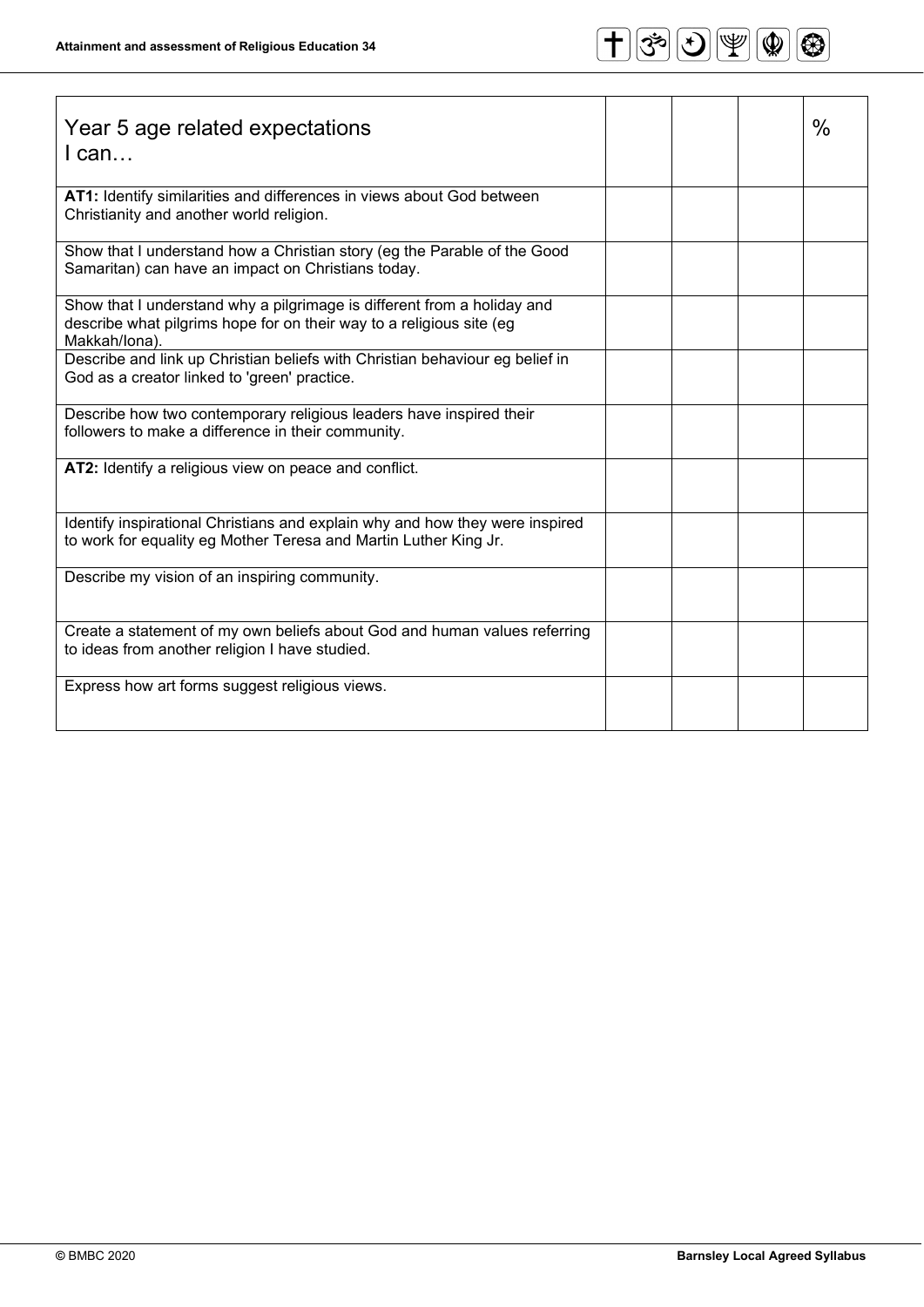| Year 6 age related expectations<br>$l$ can                                                                                                                                      |  | $\%$ |
|---------------------------------------------------------------------------------------------------------------------------------------------------------------------------------|--|------|
| AT1: Explain how Christians and another world religion share some ideas<br>about God, recognising that they are different too.                                                  |  |      |
| Explain the impacts of the ways a religious charity (eg Christian Aid or Islamic<br>Relief) put religious teaching into action in a world of poverty.                           |  |      |
| Recognise something unique in each of three world religions which have<br>been studied throughout school and suggest why each religion<br>spends time in silence and stillness. |  |      |
| Recognise similarities and differences between two branches of Christianity.                                                                                                    |  |      |
| Suggest reasons why some scientists see religion as a problem, but others<br>see it as a partner.                                                                               |  |      |
| AT2: Suggest some religious views on peace and conflict, relating the ideas<br>to my own life.                                                                                  |  |      |
| Devise four good reasons about what makes a leader worth following.                                                                                                             |  |      |
| Give my views on the fact that the top 1% wealthiest people own more than<br>the combined 99% of the world's population.                                                        |  |      |
| Explain two influences that sometimes make people tell lies and two<br>influences that encourage truthfulness.                                                                  |  |      |
| Refer to any world religion text or quotation and give my own response to<br>their belief about God showing respect towards other beliefs.                                      |  |      |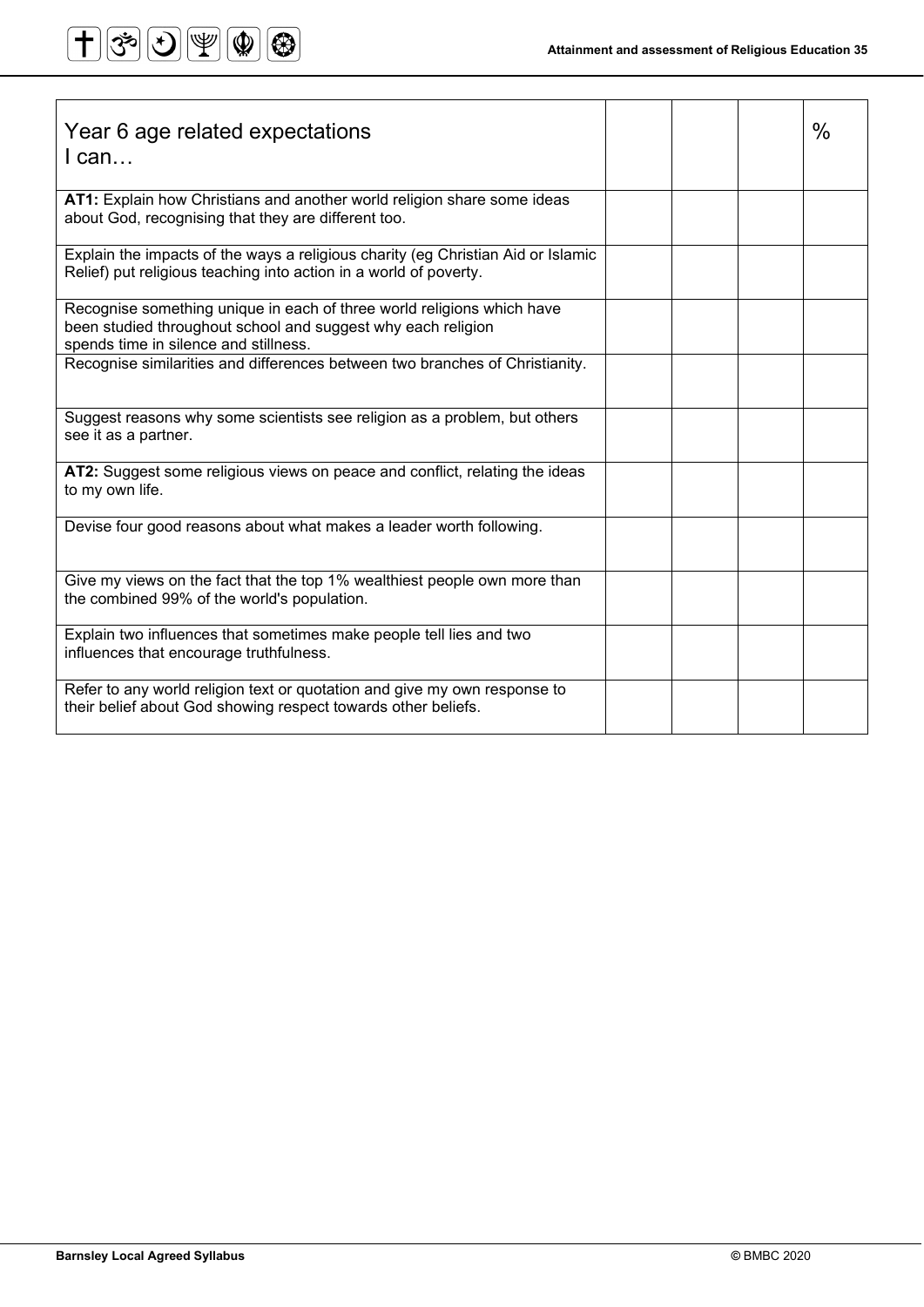j.



| Year 1 age related expectations<br>I can                                                                   |              |  | $\frac{0}{0}$ |
|------------------------------------------------------------------------------------------------------------|--------------|--|---------------|
| AT1: Use some religious words and phrases to recognise and name features<br>of religious life and practice | ✓            |  |               |
| Recall a religious story                                                                                   | ✓            |  |               |
| Recognise religious symbols                                                                                | ✓            |  |               |
| Identify how a Christian would express religious faith                                                     | ✓            |  |               |
| Identify how another world religion would express religious faith                                          |              |  |               |
| AT2: Describe how I feel at different times of the day                                                     | ✓            |  |               |
| Name something that I find interesting                                                                     | $\checkmark$ |  | 10%           |
| Ask a question about 'why' something happens                                                               | $\checkmark$ |  |               |
| Talk about something I care about                                                                          | $\checkmark$ |  | 10%           |
| Talk about something that worries me                                                                       |              |  | 10%           |

An example of EMERGING (0% - 50%) (Working towards age related expectations).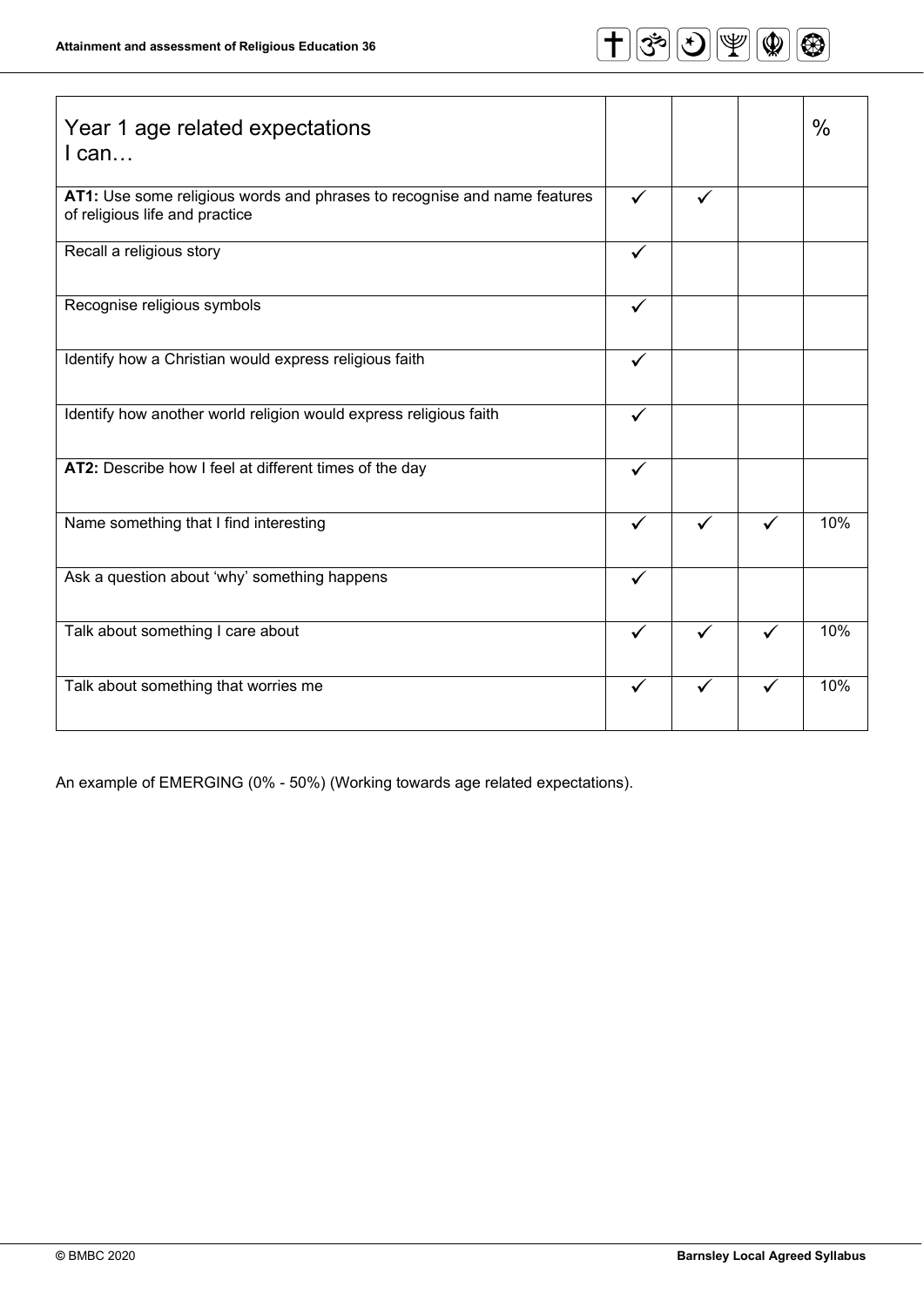| Year 3 age related expectations<br>I can                                                                                                                                 |   |   |   | $\%$ |
|--------------------------------------------------------------------------------------------------------------------------------------------------------------------------|---|---|---|------|
| AT1: Describe three things Christians believe in and say what difference the<br>beliefs make at Christmas.                                                               | ✓ |   |   | 10%  |
| Identify three main things another world religion believes in.                                                                                                           |   |   |   |      |
| Describe some symbols of belonging that Christians and another world<br>religion use when they worship.                                                                  | ✓ | ✓ | ✓ | 10%  |
| Recognise and describe three similarities between a Christian festival and<br>another world religion festival.                                                           |   |   |   | 10%  |
| List four differences between two different places of worship, answer and<br>discuss the question 'What is the purpose of a sacred place?'                               |   |   | ✓ | 10%  |
| AT2: Ask good questions of my own about why worshippers choose to attend<br>places of worship.                                                                           | ✓ |   |   | 10%  |
| Write my reflections on two religious values: how would my school change if<br>we all lived by these values?                                                             | ✓ | ✓ |   |      |
| Suggest answers a religious person might give to questions about their<br>practice of giving to charity (eg Christian Aid and Muslims giving<br>money or alms at Zakat). |   |   |   |      |
| Prepare a reflection on the way religious festivals matter (eg resurrection at<br>Easter and Hajj) making a link to what matters to me.                                  | ✓ |   |   |      |
| Make a link between my own values and another religious value (eg caring<br>for the sick and elderly).                                                                   | ✓ |   |   |      |

An example of SECURED (50%+ - 80%) (Working at age related expectations)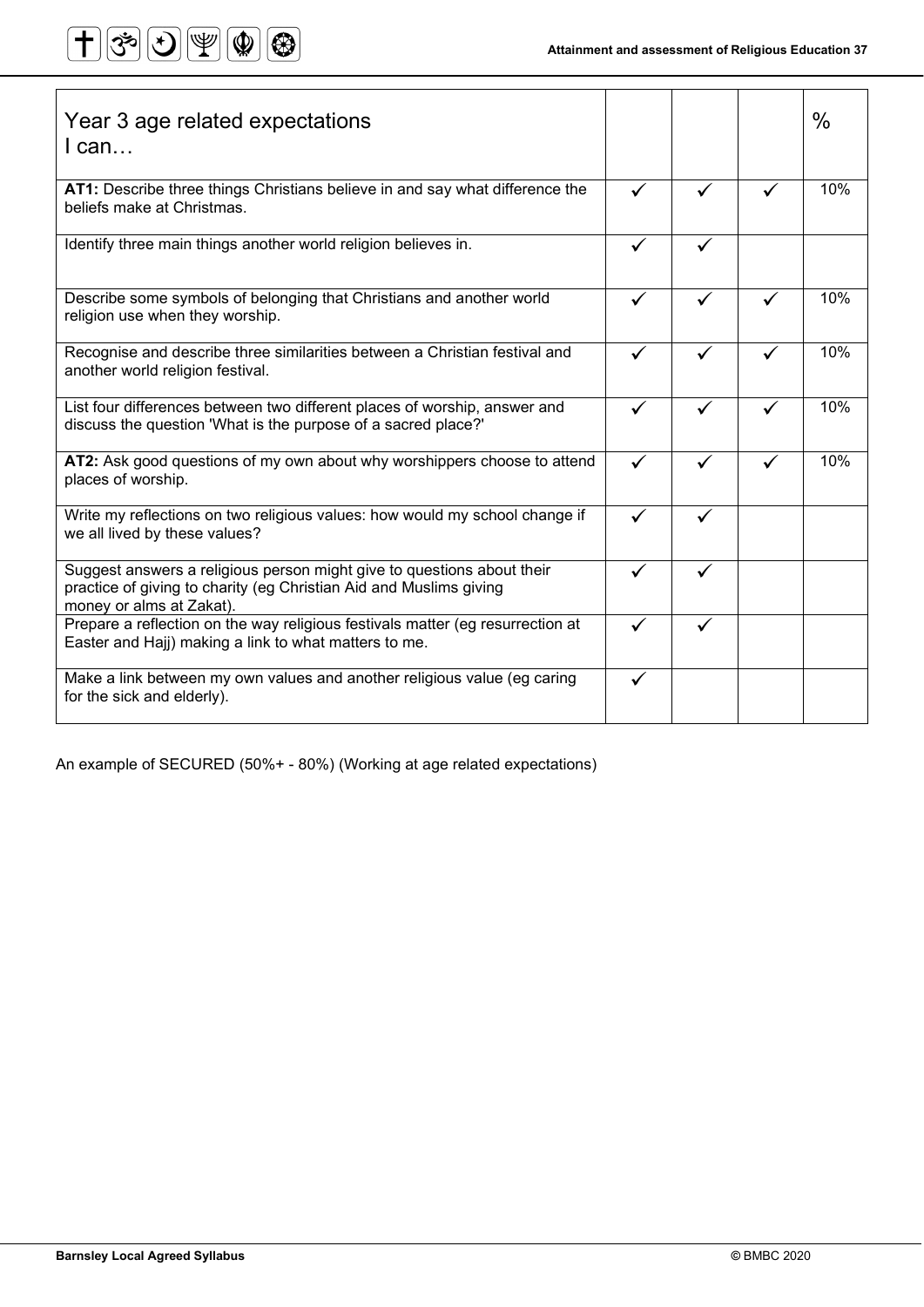$\mathbf{r}$ 



| Year 6 age related expectations<br>$l$ can                                                                                                                                      |              |              |   | $\frac{0}{0}$ |
|---------------------------------------------------------------------------------------------------------------------------------------------------------------------------------|--------------|--------------|---|---------------|
| AT1: Explain how Christians and another world religion share some ideas<br>about God, recognising that they are different too.                                                  |              |              |   | 10%           |
| Explain the impacts of the ways a religious charity (eg Christian Aid or Islamic<br>Relief) put religious teaching into action in a world of poverty.                           | $\checkmark$ |              |   | 10%           |
| Recognise something unique in each of three world religions which have<br>been studied throughout school and suggest why each religion<br>spends time in silence and stillness. | ✓            | ✓            |   |               |
| Recognise similarities and differences between two branches of Christianity.                                                                                                    | ✓            | $\checkmark$ | ✓ | 10%           |
| Suggest reasons why some scientists see religion as a problem, but others<br>see it as a partner.                                                                               | ✓            |              |   |               |
| AT2: Suggest some religious views on peace and conflict, relating the ideas<br>to my own life.                                                                                  | ✓            | ✓            | ✓ | 10%           |
| Devise four good reasons about what makes a leader worth following.                                                                                                             | ✓            |              |   | 10%           |
| Give my views on the fact that the top 1% wealthiest people own more than<br>the combined 99% of the world's population.                                                        | ✓            | ✓            | ✓ | 10%           |
| Explain two influences that sometimes make people tell lies and two<br>influences that encourage truthfulness.                                                                  | ✓            |              |   | 10%           |
| Refer to any world religion text or quotation and give my own response to<br>their belief about God showing respect towards other beliefs.                                      | ✓            | ✓            | ✓ | 10%           |

An example of MASTERED (80% + - 100%) (Working above age related expectations)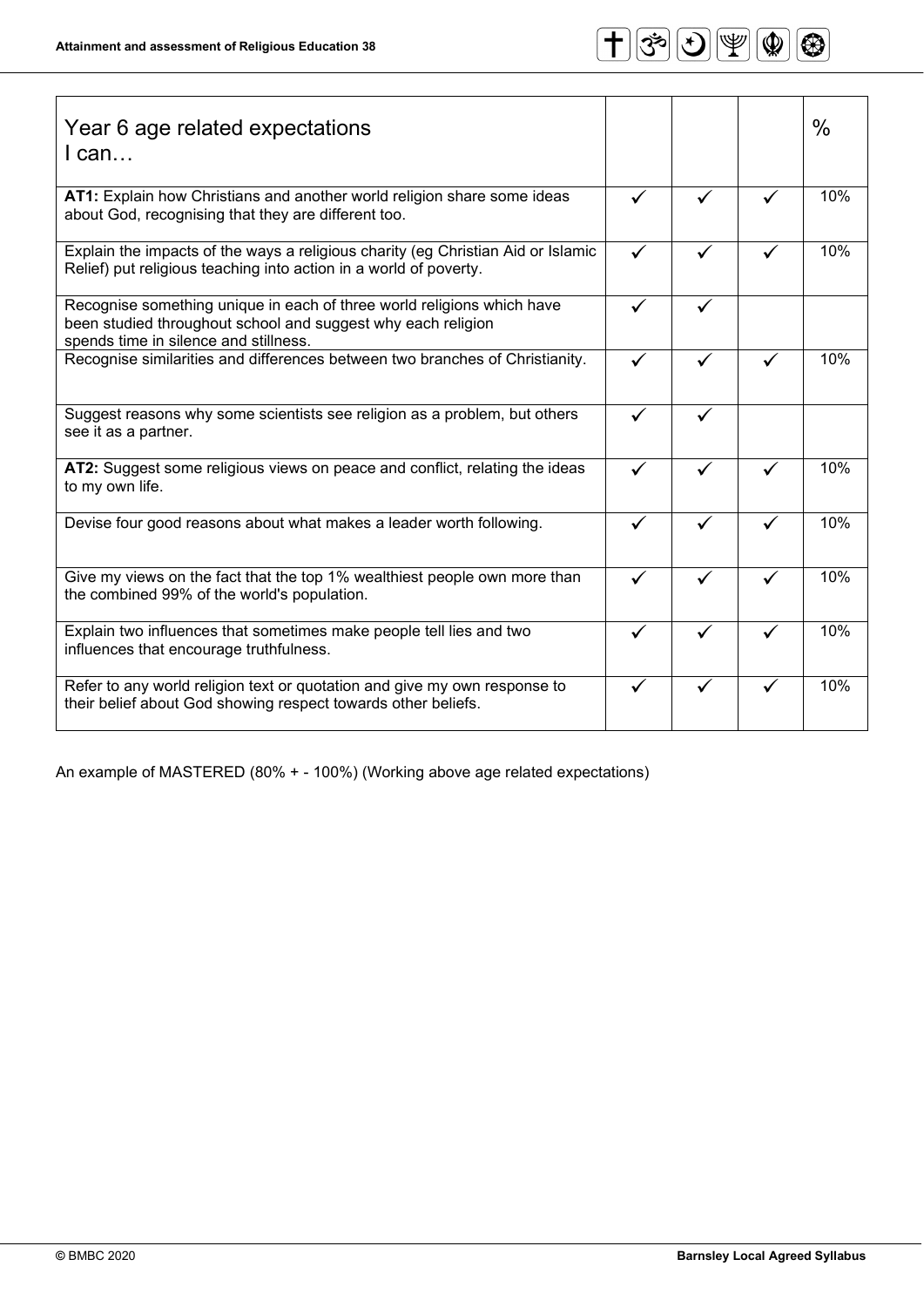

# **Example – Year 3 End of year assessment**

| <b>Student</b><br>name      | <b>AT1:</b><br>I can                                                                                 |                                                              |                                                                                                        |                                                                                                               |                                                                                                                                               | <b>AT2: I</b><br>can                                                                     |                                                                                                                             |                                                                                                                                                                         |                                                                                                                                           |                                                                                                       |           |
|-----------------------------|------------------------------------------------------------------------------------------------------|--------------------------------------------------------------|--------------------------------------------------------------------------------------------------------|---------------------------------------------------------------------------------------------------------------|-----------------------------------------------------------------------------------------------------------------------------------------------|------------------------------------------------------------------------------------------|-----------------------------------------------------------------------------------------------------------------------------|-------------------------------------------------------------------------------------------------------------------------------------------------------------------------|-------------------------------------------------------------------------------------------------------------------------------------------|-------------------------------------------------------------------------------------------------------|-----------|
|                             | Describe three things Christians believe in and say what<br>difference the beliefs make at Christmas | dentify three main things another world religion believes in | Describe some symbols of belonging that Christians and<br>another world religion use when they worship | Recognise and describe three similarities between a<br>Christian festival and another world religion festival | List four differences between two different places of worship,<br>answer and discuss the question 'Mhat is the purpose of a<br>sacred place?' | Ask good questions of my own about why worshippers<br>choose to attend places of worship | values: how would<br>Write my reflections on two religious' values: ho<br>my school change if we all lived by these values? | Suggest answers a religious person might give to questions<br>about their practice of giving to charity (eg Christian Aid and<br>Muslims giving money or alms at Zakat) | Prepare a reflection on the way religious festivals matter (eg<br>resurrection at Easter and Hajj) making a link to what<br>matters to me | Make a link between my own values and another religious<br>value (eg caring for the sick and elderly) |           |
| Nicola<br>Adams             | 3                                                                                                    | $\overline{2}$                                               | 3                                                                                                      | 3                                                                                                             | 3                                                                                                                                             | 3                                                                                        | $\overline{2}$                                                                                                              | $\overline{2}$                                                                                                                                                          | $\overline{2}$                                                                                                                            | 1                                                                                                     | $50% + S$ |
| Alistair<br><b>Brownlee</b> | $\overline{2}$                                                                                       | 1                                                            | 1                                                                                                      | $\overline{2}$                                                                                                | 1                                                                                                                                             | 1                                                                                        | 3                                                                                                                           | 1                                                                                                                                                                       | $\overline{\mathbf{3}}$                                                                                                                   | $\overline{\mathbf{3}}$                                                                               | 30%+ E    |
| Jade Jones                  | 3                                                                                                    | 3                                                            | $\overline{2}$                                                                                         | 3                                                                                                             | $\overline{2}$                                                                                                                                | 3                                                                                        | 3                                                                                                                           | 3                                                                                                                                                                       | 3                                                                                                                                         | $\overline{\mathbf{3}}$                                                                               | 80%+ M    |
| Jason<br>Kenny              | 1                                                                                                    | $\overline{2}$                                               | 1                                                                                                      | 1                                                                                                             | 1                                                                                                                                             | $\overline{2}$                                                                           | 3                                                                                                                           | $\overline{2}$                                                                                                                                                          | $\overline{\mathbf{3}}$                                                                                                                   | $\overline{2}$                                                                                        | 20%+ E    |
| <b>Adam Peaty</b>           | 3                                                                                                    | $\overline{2}$                                               | $\overline{2}$                                                                                         | 3                                                                                                             | 3                                                                                                                                             | 3                                                                                        | 3                                                                                                                           | $\overline{2}$                                                                                                                                                          | 1                                                                                                                                         | 1                                                                                                     | $50% + S$ |
| Laura Trott                 | 3                                                                                                    | $\overline{2}$                                               | 3                                                                                                      | 3                                                                                                             | 3                                                                                                                                             | 3                                                                                        | $\overline{\mathbf{2}}$                                                                                                     | 3                                                                                                                                                                       | 3                                                                                                                                         | 3                                                                                                     | 80%+ M    |

The numerical system informs the Y4 teacher of each student's level of understanding for each statement. Highlighting will enable teachers to target areas of weakness and inform planning.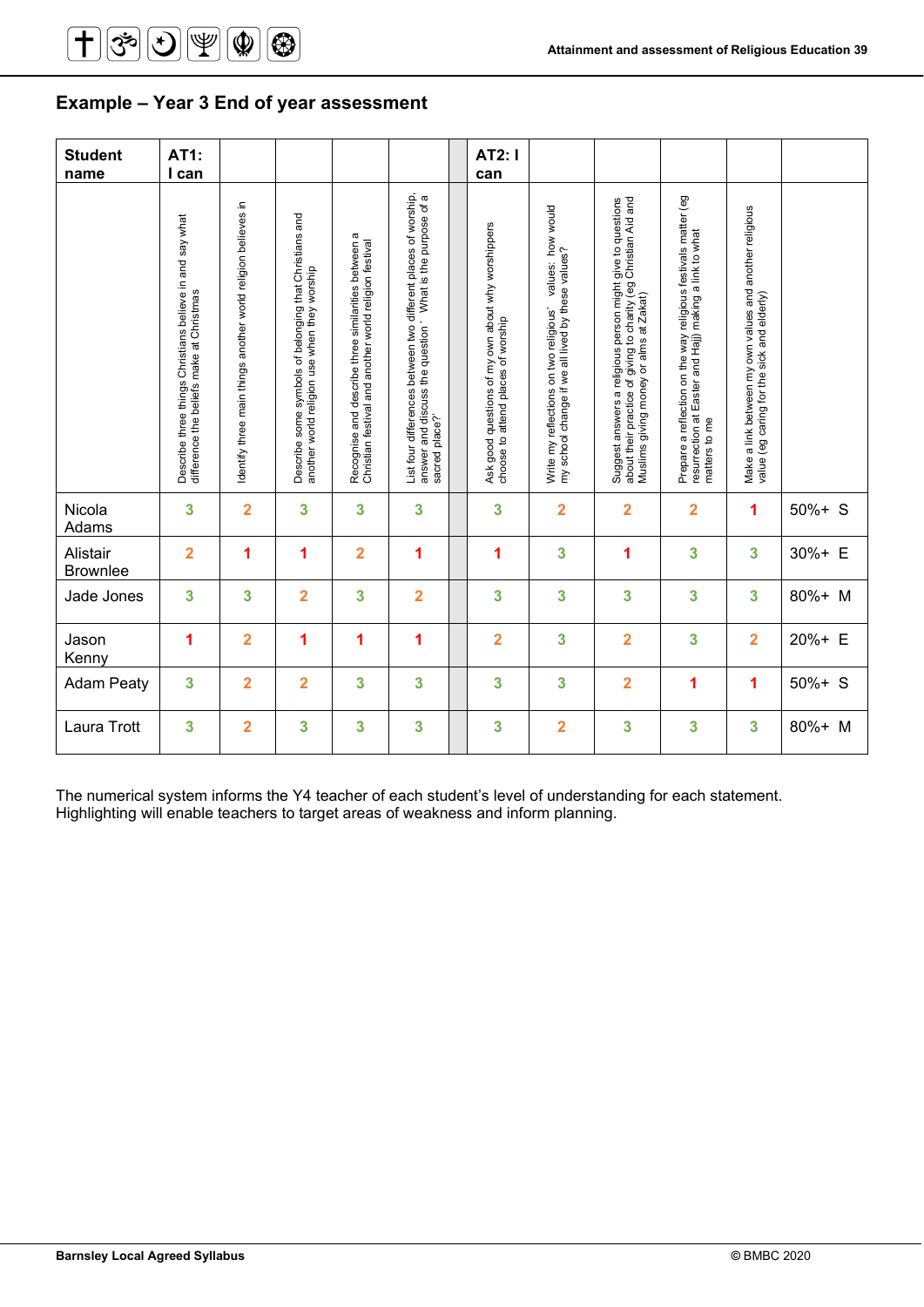

# 4.4 Assessment in the Early Years Foundation Stage (EYFS)

The Early Learning Goals for these areas of learning which are most closely related to children's learning in religious education are identified below. The achievement of these Early Learning Goals demonstrates that the child has achieved the expected level of development by the end of the Reception year. This achievement is recorded as part of the EYFS Profile, which is relayed to the Local Authority and DfEE and reported annually to parents. The report states that a child is at an Emerging, Expected or Exceeding level of development.

**Personal, social and emotional development** involves helping children to develop a positive sense of themselves and others; to form positive relationships and develop social skills and learn how to manage their feelings; to understand appropriate behaviour in groups; and to have confidence in their own abilities.\*

### **Self-confidence and self--**

**awareness**: Children are confident to try new activities and to say why they like some activities more than others. They are confident to speak in a familiar group, will talk about their ideas and will choose the resources they need for their chosen activities. They say when they do or don't need help.\*

#### **Managing feelings and**

**behaviour**: Children talk about how they and others show feelings, talk about their own and others' behaviour and its consequences and know that some behaviour is unacceptable. They work as part of a group or class and understand and follow rules. They adjust their behaviour to different situations and take changes of routine in their stride.\*

**Making relationships**: Children play co-operatively, taking turns with others. They take account of one another's ideas about how to organize their activity. They show sensitivity to other's needs and feelings and form positive relationships with adults and other children.\*

#### **Communication and Language**

**development**: involves giving children opportunities to speak and listen in a range of situations and to develop their confidence and skills in expressing themselves.\*

#### **Listening and attention**:

Children listen attentively in a range of situations. They listen to stories, accurately anticipating key events and respond to what they hear with relevant comments, questions or actions. They give their attention to what others say and respond appropriately, while engaged in another actively.\*

**Understanding**: Children follow instructions involving several ideas or actions. They answer 'how' and 'why' questions about their experiences and in response to stories or events.\*

**Speaking**: Children express themselves effectively, showing awareness of listeners' needs. They use past, present and future forms accurately when talking about events that have happened or are to happen In the future. They develop their own narratives and explanations by connecting ideas or events.\*

#### **Understanding the world**

Involves guiding children to make sense of their physical world and their community through opportunities to explore, observe and find out about people, places, technology and the environment.\*

#### **People and communities**:

Children talk about past and present events in their own lives and in the lives of family members. They know that other children don't always enjoy the same things and are sensitive to this. They know about similarities and differences between themselves and others and among families, communities and traditions.\*

**The world**: Children know about similarities and differences in relation to places, objects, materials and living things. They talk about the features of their own immediate environment and how environments might vary from one to another. They make observations of animals and plants and explain why some things occur and talk about changes.\*

#### **Expressive arts and design**

Involves providing opportunities and encouragement for sharing their thoughts, ideas and feelings through a variety of activities In art, music, movement, dance and role play.\*

**Being imaginative**: Children use what they have learnt about media and materials in original ways, thinking about uses and purposes. They represent their own Ideas, thoughts and feelings through design and technology, art, music, dance, role play and stories.\*

NB Further explanations referring to the above can be found in: \* "Early Years Foundation Stage Profile Handbook" 2016 and "Development Matters in the Early Years Foundation Stage (EYFS)" Sept 2014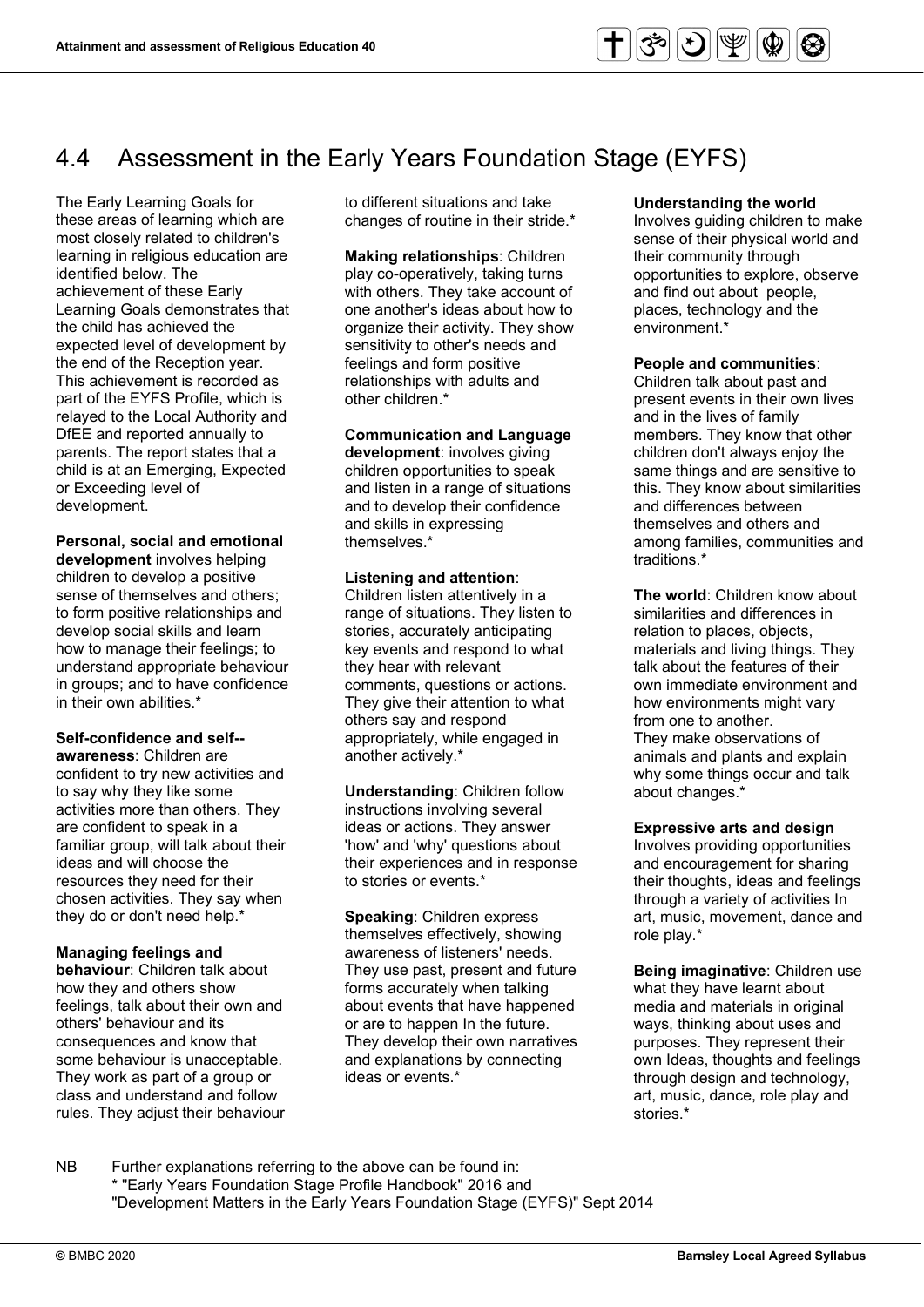

# **Attainment and assessment in Religious Education**

Suggestions for the assessment of the Early Years Foundation Stage (EYFS) through RE themes. Here are some statements taken directly from "Development Matters in the Early Years Foundation Stage (EYFS Sept 2014 that may inform your assessment in building up to the achievement of the Early Learning Goals (ELGs) through Themes 1, 2, and 3 (pages 64, 66, 68)

| <b>Developmental</b> | How a child might demonstrate being at this stage of development                                                                                            |
|----------------------|-------------------------------------------------------------------------------------------------------------------------------------------------------------|
| stage                |                                                                                                                                                             |
| $30 - 50$ Months     | Can play in a group, extending and elaborating play ideas, eg building up a role play<br>$\bullet$<br>activity with other children                          |
|                      | Keeps play going by responding to what others are saying or doing<br>$\bullet$                                                                              |
|                      | Is more outgoing towards unfamiliar people and more confident in new social situations<br>$\bullet$                                                         |
|                      | Confident to talk to other children when playing and will communicate freely about own<br>$\bullet$                                                         |
|                      | home and community                                                                                                                                          |
|                      | Aware of own feelings and knows that some actions and words can hurt others' feelings<br>$\bullet$                                                          |
|                      | Begins to accept the needs of others and can take turns and share resources,<br>$\bullet$<br>sometimes with support from others                             |
|                      | Can usually adapt behaviour to different events, social situations and changes In<br>$\bullet$<br>routine                                                   |
|                      | Listens to others one to one or in small groups, when conversation interests them<br>$\bullet$                                                              |
|                      | Listens to stories with increasing attention and recall<br>$\bullet$                                                                                        |
|                      | Understands use of objects (eg 'What do we use to cut things?<br>$\bullet$                                                                                  |
|                      | Beginning to understand 'why' and 'how' questions<br>$\bullet$                                                                                              |
|                      | Can retell a simple past event In correct order (eg went down slide, hurt finger)<br>$\bullet$                                                              |
|                      | Uses talk to connect ideas, explain what is happening and anticipate what might<br>$\bullet$                                                                |
|                      | happen next, recall and relive past experiences                                                                                                             |
|                      | Questions why things happen and gives explanations. Asks eg who, what, when, how<br>$\bullet$                                                               |
|                      | Uses vocabulary focused on objects and people that are of particular importance to<br>$\bullet$                                                             |
|                      | them                                                                                                                                                        |
|                      | Builds up vocabulary that reflects the breadth of their experiences<br>$\bullet$                                                                            |
|                      | Uses talk In pretending that objects stand for something else in play eg 'This box Is my<br>$\bullet$<br>castle'                                            |
|                      | Shows interest In the lives of people who are familiar to them<br>$\bullet$                                                                                 |
|                      | Remembers and talks about significant events in their own experience<br>$\bullet$                                                                           |
|                      | Recognises and describes special times or events for family or friends<br>$\bullet$                                                                         |
|                      | Shows interest in different occupations and ways of life<br>$\bullet$                                                                                       |
|                      | Knows some of the things that make them unique and can talk about some of the<br>$\bullet$<br>similarities and differences in relation to friends or family |
|                      | Comments and asks questions about aspects of their familiar world such as the place<br>$\bullet$<br>where they live or the natural world                    |
|                      | Can talk about some of the things they have observed such as plants, animals, natural<br>$\bullet$<br>and found objects                                     |
|                      | Talks about why things happen and how things work                                                                                                           |
|                      | Developing an understanding of growth, decay and changes over time<br>$\bullet$                                                                             |
|                      | Shows care and concern for living things and the environment<br>$\bullet$                                                                                   |
|                      | Uses movement to express feelings<br>$\bullet$                                                                                                              |
|                      | Creates movement In response to music<br>$\bullet$                                                                                                          |
|                      | Notices what adults do, imitating what is observed and then doing it spontaneously<br>$\bullet$<br>when the adult Is not there                              |
|                      | Engages in imaginative role-play based on own first-hand experiences<br>$\bullet$                                                                           |
|                      | Builds stories around toys eg farm animals needing rescue from an armchair 'cliff.'<br>$\bullet$                                                            |
|                      | Uses available resources to create props to support role-play<br>$\bullet$                                                                                  |
|                      | Captures experiences and responses with a range of media, such as music, dance and<br>$\bullet$                                                             |
|                      | paint and other materials or words                                                                                                                          |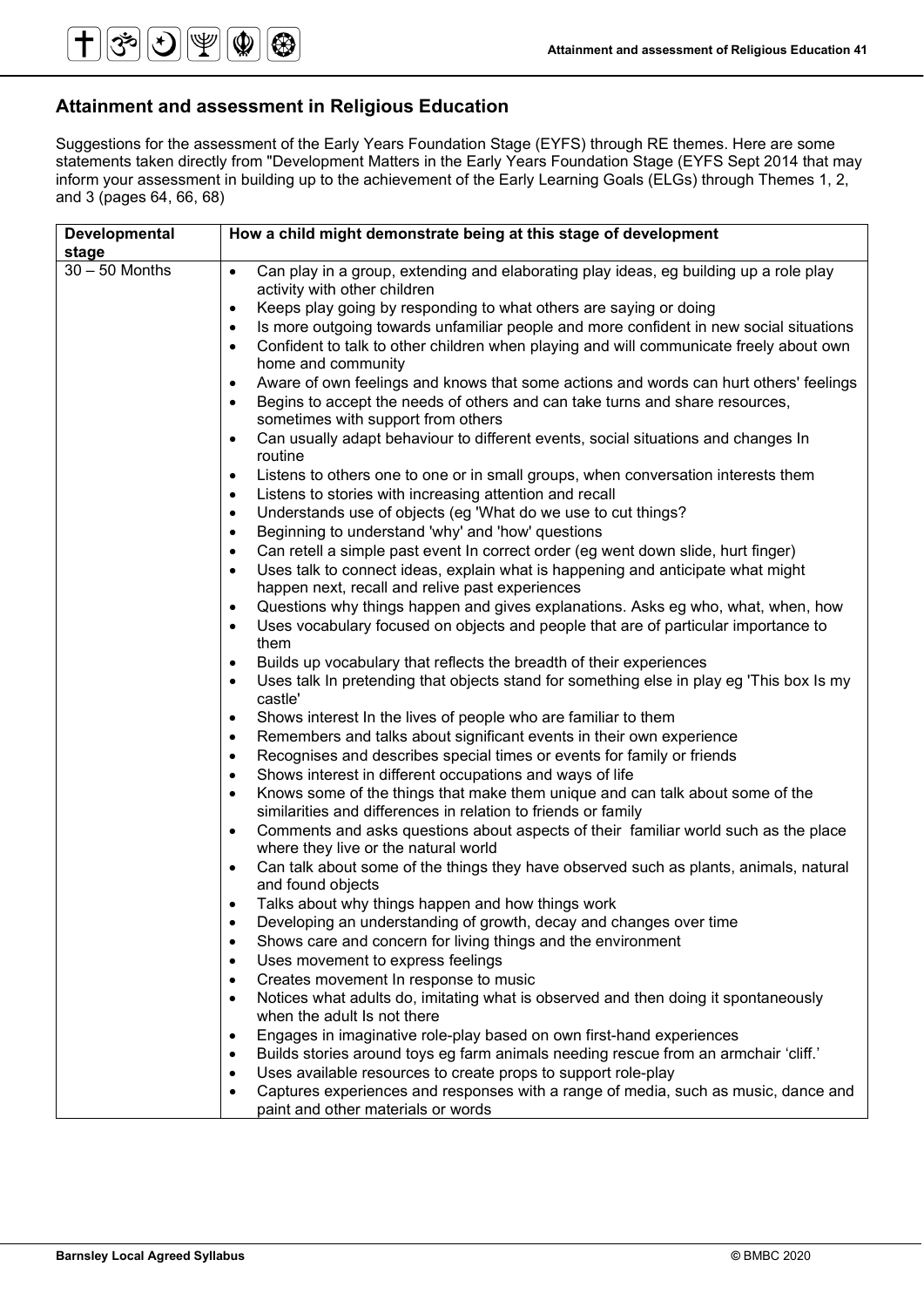

| Developmental    | How a child might demonstrate being at this stage of development                                                                                                                                                                                                                                                                                                                                                                                                                                                                                                                                                                                                                                                                                                                                                                                                                                                                                                                                                                                                                                                                                                                                                                                                                                                                                                                                                                                                                                                                                                                                                                                                                                                                                                                                                                                                                                                                                                         |  |
|------------------|--------------------------------------------------------------------------------------------------------------------------------------------------------------------------------------------------------------------------------------------------------------------------------------------------------------------------------------------------------------------------------------------------------------------------------------------------------------------------------------------------------------------------------------------------------------------------------------------------------------------------------------------------------------------------------------------------------------------------------------------------------------------------------------------------------------------------------------------------------------------------------------------------------------------------------------------------------------------------------------------------------------------------------------------------------------------------------------------------------------------------------------------------------------------------------------------------------------------------------------------------------------------------------------------------------------------------------------------------------------------------------------------------------------------------------------------------------------------------------------------------------------------------------------------------------------------------------------------------------------------------------------------------------------------------------------------------------------------------------------------------------------------------------------------------------------------------------------------------------------------------------------------------------------------------------------------------------------------------|--|
| stage            |                                                                                                                                                                                                                                                                                                                                                                                                                                                                                                                                                                                                                                                                                                                                                                                                                                                                                                                                                                                                                                                                                                                                                                                                                                                                                                                                                                                                                                                                                                                                                                                                                                                                                                                                                                                                                                                                                                                                                                          |  |
| $40 - 60$ Months | Initiates conversations, attends to and takes account of what others say.<br>$\bullet$<br>Explains own knowledge and understanding and asks appropriate questions of others.<br>$\bullet$<br>Confident to speak to others about own needs, wants, interests and opinions<br>$\bullet$<br>Can describe self in positive terms and talk about abilities.<br>$\bullet$<br>Understands that own actions affect other people, for example, becomes upset or tries<br>$\bullet$<br>to comfort another child when they realise they have upset them.<br>Beginning to be able to negotiate and solve problems without aggression eg<br>$\bullet$<br>when someone has taken their toy.<br>$\bullet$<br>Maintains attention, concentrates and sits quietly during appropriate activity<br>$\bullet$<br>Able to follow a story without pictures or props.<br>$\bullet$<br>Listens and responds to ideas expressed by others in conversation or discussion.<br>$\bullet$<br>Extends vocabulary, especially by grouping and naming, exploring the meaning and<br>$\bullet$<br>sounds of new words.<br>Uses language to imagine and recreate roles and experiences in play situations.<br>$\bullet$<br>Links statements and sticks to a main theme or intention.<br>$\bullet$<br>Uses talk to organise, sequence and clarify thinking, ideas, feeling and events.<br>$\bullet$<br>Introduces a storyline or narrative into their play.<br>$\bullet$<br>Enjoys joining In with family customs and routines.<br>$\bullet$<br>Looks closely at similarities, differences, patterns and change.<br>$\bullet$<br>Create simple representations of events, people and objects.<br>$\bullet$<br>Initiates new combinations or movement and gesture in order to express and respond<br>$\bullet$<br>to feelings, ideas and experiences.<br>Introduces a storyline or narrative into their play.<br>$\bullet$<br>Plays alongside other children who are engaged in the same theme.<br>$\bullet$ |  |
|                  | Plays co-operatively as part of a group to develop and act out a narrative<br>$\bullet$                                                                                                                                                                                                                                                                                                                                                                                                                                                                                                                                                                                                                                                                                                                                                                                                                                                                                                                                                                                                                                                                                                                                                                                                                                                                                                                                                                                                                                                                                                                                                                                                                                                                                                                                                                                                                                                                                  |  |

# **Early Learning Goals**

(most closely related to children's learning in religious education)

These can be achieved at any point during the Early Years Foundation Stage and measured at the end of the Reception year by means of the EYFS Profile.

### **Personal, social and emotional development**

This involves helping pupils to:

- develop a positive sense of themselves and others
- form positive relationships and develop respect for others
- develop social skills and learn how to manage their feelings
- understand appropriate behaviour in groups
- have confidence in their own abilities.

**ELG 08 Self-confidence and self-awareness**: pupils are confident to try new activities and say why they like some activities more than others. They are confident to speak in a familiar group, will talk about their ideas, and will choose the resources they need for their chosen activities. They say when they do or don't need help.

**ELG07 Managing feelings and behaviour**. Pupils talk about how they and others show feelings, talk about their own and others' behaviour, and its

consequences, and know that some behaviour is unacceptable. They work as part of a group or class and understand and follow the rules. They adjust their behaviour to different situations and take changes of routine in their stride.

**ELG 08 Making relationships:** pupils play cooperatively, taking turns with others. They take account of one another's ideas about how to organise their activity. They show sensitivity to others' needs and feelings and form positive relationships with adults and other children.

# **Understanding of the world**

This involves guiding pupils to make sense of their physical world and their community through opportunities to explore, observe and find out about people, places, technology and the environment.

**ELG 13 People and communities:** pupils talk about past and present events in their own lives and in the lives of family members. They know that other children don't always enjoy the same things and are sensitive to this. They know about similarities and differences between themselves and others, and among families, communities and traditions.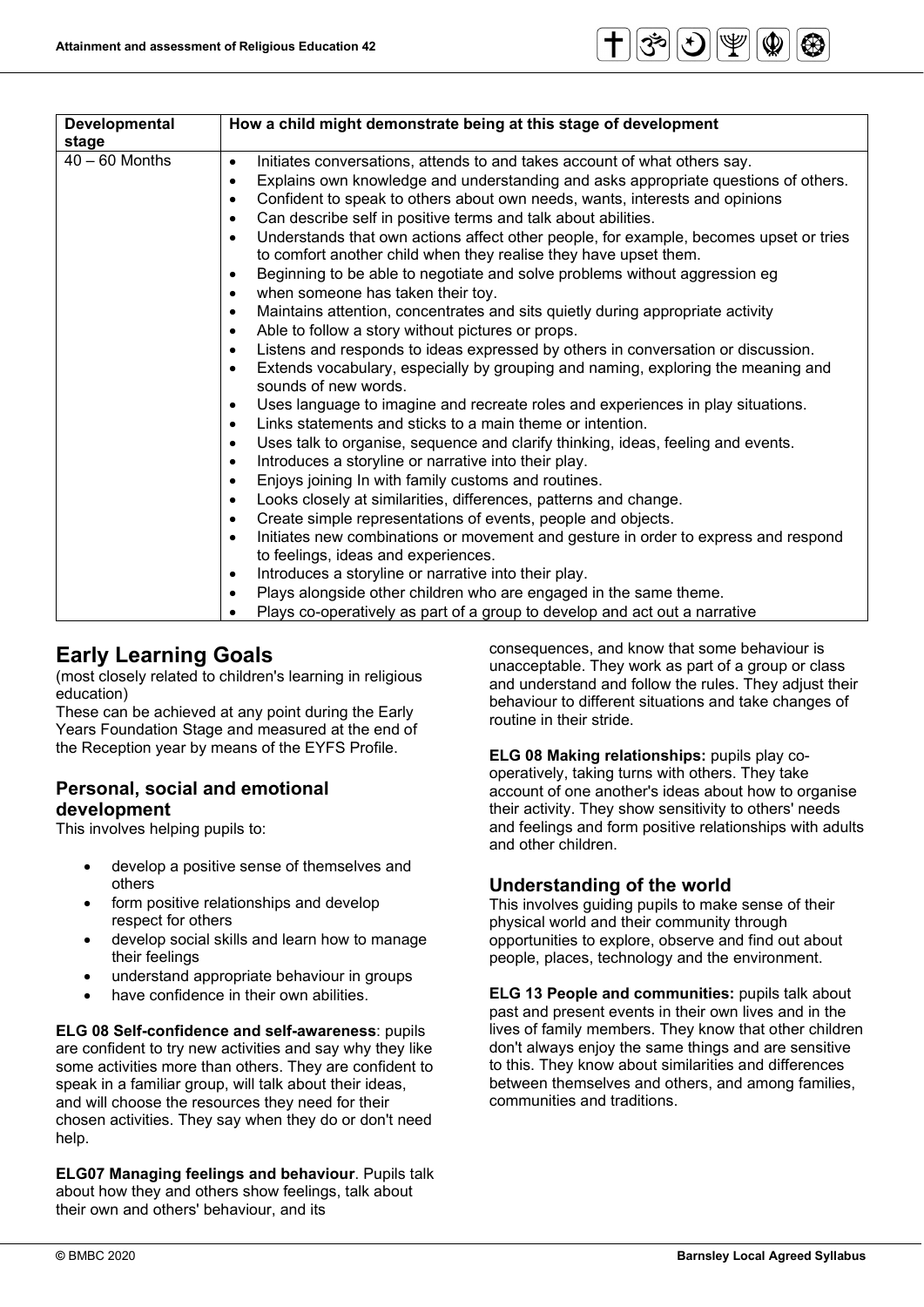

# **Children exceeding National Expectations in the EYFS**

Some examples of areas {related to children's learning in religious education) where children In the EYFS exceed National Expectations are:

### **Personal, social and emotional development**

**ELG 06 Self-confidence and self-awareness:**

Children are confident to speak to a class group. They can talk about the things they enjoy, and are good at. and about the things they don't find easy. They are resourceful in finding support when they need help or information. They can talk about the plans they have made to carry out activities and what they might change if they were to repeat them.

- Aware of their own areas of challenge.
- Resourceful in finding support/problemsolving.
- Talking about proposed plans.
- Able to evaluate and suggest change.

**ELG 07 Managing feelings and behaviour**: Children know some ways to manage their feelings and are beginning to use these to maintain control. They can listen to each other's suggestions and plan how to achieve an outcome without adult help. They know when and how to stand up for themselves appropriately. They can stop and think before acting and they can wait for things they want.

- Know and use.
- Indicates higher level of self-management, self- control and self-discipline.
- Application of knowledge/planning.
- Delayed gratification.
- Implications for balance of control.

**ELG 08 Making relationships**: Children play group games with rules. They understand someone else's point of view can be different from theirs. They resolve minor disagreements through listening to each other to come up with a fair solution. They understand what bullying is and that this is unacceptable behaviour.

- Ability to problem-solve and find effective resolution.
- Understand concept of bullying.
- Group games including children's own imaginative creative 'games'.

### **Literacy**

**ELG 09 Reading**: Children can read phonically regular words of more than one syllable as well as many irregular but high frequency words. They use phonic, semantic and syntactic knowledge to understand unfamiliar vocabulary. They can describe the main events in the simple stories they have read.

- Successfully uses a range of strategies to read unfamiliar vocabulary.
- Reads many irregular words.
- Can describe main events.

# **Understanding the world**

**People and communities:** Children know the difference between past and present events in their own lives and some reasons why people's lives were different in the past. They know that other children have different likes and dislikes and that they may be good at different things. They understand that different people have different beliefs, attitudes, customs and traditions and why it is important to treat them with respect.

- Understand past and present in relation to others.
- Reflective on differences in the past.
- Aware of differences in other children and other people.
- Attitudes and belief systems broader and deeper understanding of respect.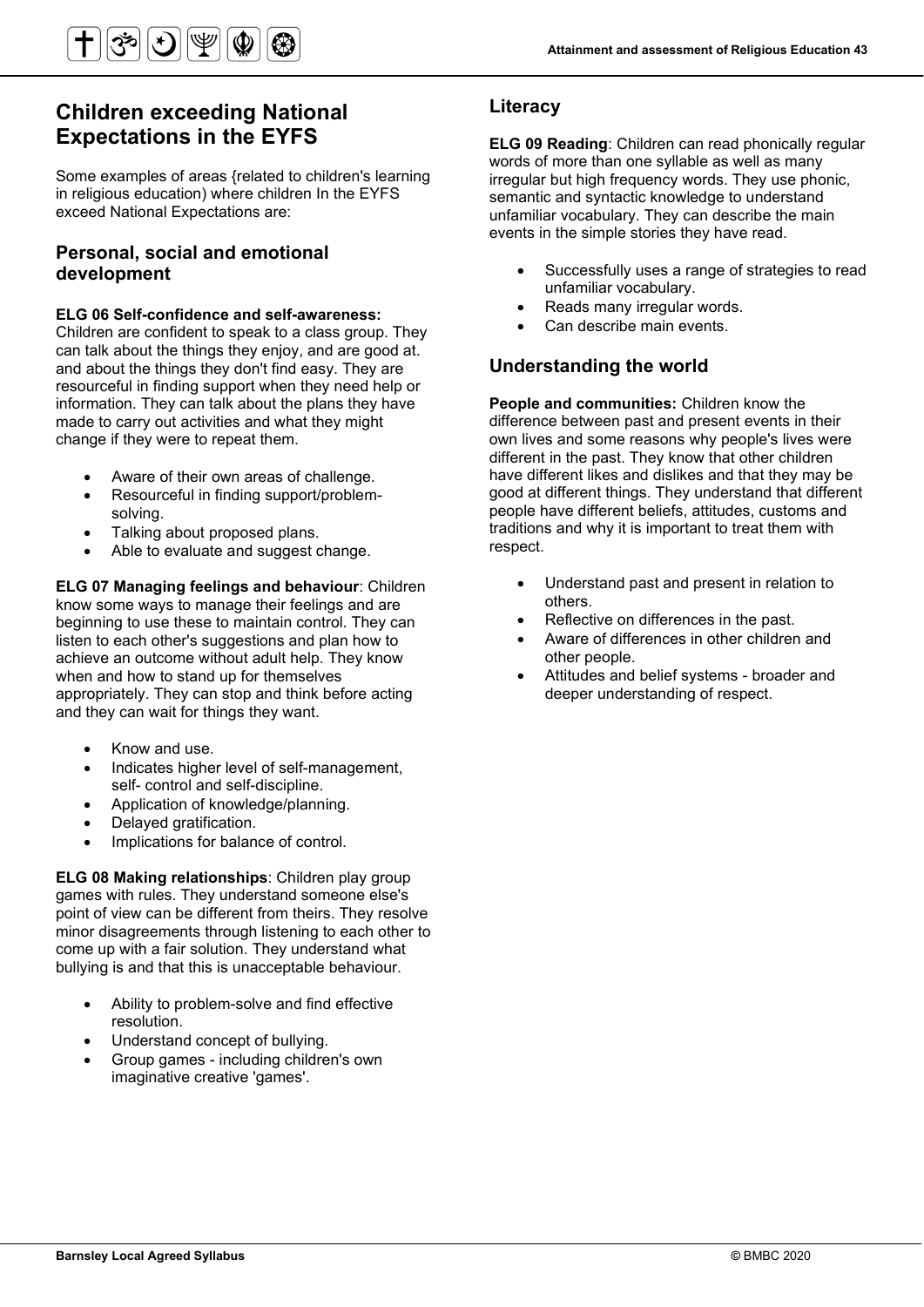

# 4.5 The Achievements of pupils with Special Educational Needs in Religious Education - P Levels

The QCQA has developed a 'P' scale (below) to describe the achievements of pupils who are working towards level one. This gives professional guidance and assistance to teachers in planning religious education work for pupils with special educational needs, but such guidance cannot be complete - the Individual teacher's alertness to the learning needs of each pupil is a key factor in planning learning for all pupils, including those with special educational needs. The Barnsley Local Agreed Syllabus recommends its use as a tool for monitoring, measuring and reporting progress.

| <b>Pupils</b> | Performance Descriptions for pupils achieving below level one in RE                            | <b>Summary</b>      |
|---------------|------------------------------------------------------------------------------------------------|---------------------|
| P1(i)         | encounter activities and experiences                                                           | Encounter           |
|               | may be passive or resistant<br>$\bullet$                                                       | (present during     |
|               | may show simple reflex responses, e.g. starting at sudden noises or movements.<br>$\bullet$    | activity)           |
|               | Any participation is fully prompted                                                            |                     |
| P1 (ii)       | show emerging awareness of activities and experiences<br>$\bullet$                             | Awareness           |
|               | may have periods when they appear alert and ready to focus their attention on<br>$\bullet$     | (fleeting focus)    |
|               | certain people. events, objects or parts of                                                    |                     |
|               | objects e.g. becoming still in response to silence                                             |                     |
|               | may give intermittent reactions e.g. vocalising occasionally during group<br>$\bullet$         |                     |
|               | celebrations and acts of worship                                                               |                     |
| P2 (i)        | begin to respond consistently to familiar people, events and objects. They react               | Attention and       |
|               | to new activities and experiences e.g.                                                         | response            |
|               | briefly looking around in unfamiliar environments                                              | (deliberate but     |
|               | begin to show interest in people, events and objects eg leaning towards the<br>٠               | inconsistent)       |
|               | source of light, sound or scent                                                                |                     |
|               | accept and engage in co-active exploration e.g. touching a range of religious<br>$\bullet$     |                     |
|               | artefacts and objects in partnership with a member of staff                                    |                     |
| P2 (ii)       | begin to be proactive in their interactions<br>$\bullet$                                       | Attention and       |
|               | communicate consistent preferences and affective responses<br>$\bullet$                        | response            |
|               | e.g. showing that they have enjoyed an experience or                                           | (deliberate but     |
|               | interaction.                                                                                   | inconsistent)       |
|               | Recognise familiar people, events and objects e.g. becoming quiet and attentive<br>$\bullet$   |                     |
|               | during a certain piece of music                                                                |                     |
|               | Perform actions, often by trial and improvement, and they remember learned<br>$\bullet$        |                     |
|               | responses over short periods of time e.g.                                                      |                     |
|               | repeating a simple action with an artefact                                                     |                     |
|               | Co-operate with shared exploration and supported participation e.g. performing<br>$\bullet$    |                     |
|               | gestures during ritual exchanges                                                               |                     |
|               | with another person performing gestures                                                        |                     |
| P3 (i)        | begin to communicate intentionally<br>$\bullet$                                                | Participation (with |
|               | seek attention through eye contact, gesture or action<br>$\bullet$                             | support)            |
|               | request events or activities e.g. prompting a visitor to prolong an interaction<br>$\bullet$   |                     |
|               | participate in shared activities with less support<br>$\bullet$                                |                     |
|               | sustain concentration for short periods<br>$\bullet$                                           |                     |
|               | explore materials in increasingly complex ways e.g. stroking or shaking artefacts<br>$\bullet$ |                     |
|               | and objects                                                                                    |                     |
|               | observe the results of their own actions with Interest e.g. when vocalising in a               |                     |
|               | quiet place.                                                                                   |                     |
|               | Remember learned responses over more extended periods<br>$\bullet$                             |                     |
|               | e.g. following a familiar ritual and responding appropriately                                  |                     |
| P3 (ii)       | use emerging conventional communication<br>$\bullet$                                           | Participation (with |
|               | greet known people and may initiate interactions and activities e.g. prompting an<br>$\bullet$ | support)            |
|               | adult to sing or play a favourite song                                                         |                     |
|               | can remember learned responses over increasing periods of time and may<br>$\bullet$            |                     |
|               | anticipate known events e.g. celebrating their peers achievements in assembly                  |                     |
|               | may respond to options and choices with actions or gestures<br>$\bullet$                       |                     |
|               | e.g. choosing to participate in activities                                                     |                     |
|               |                                                                                                |                     |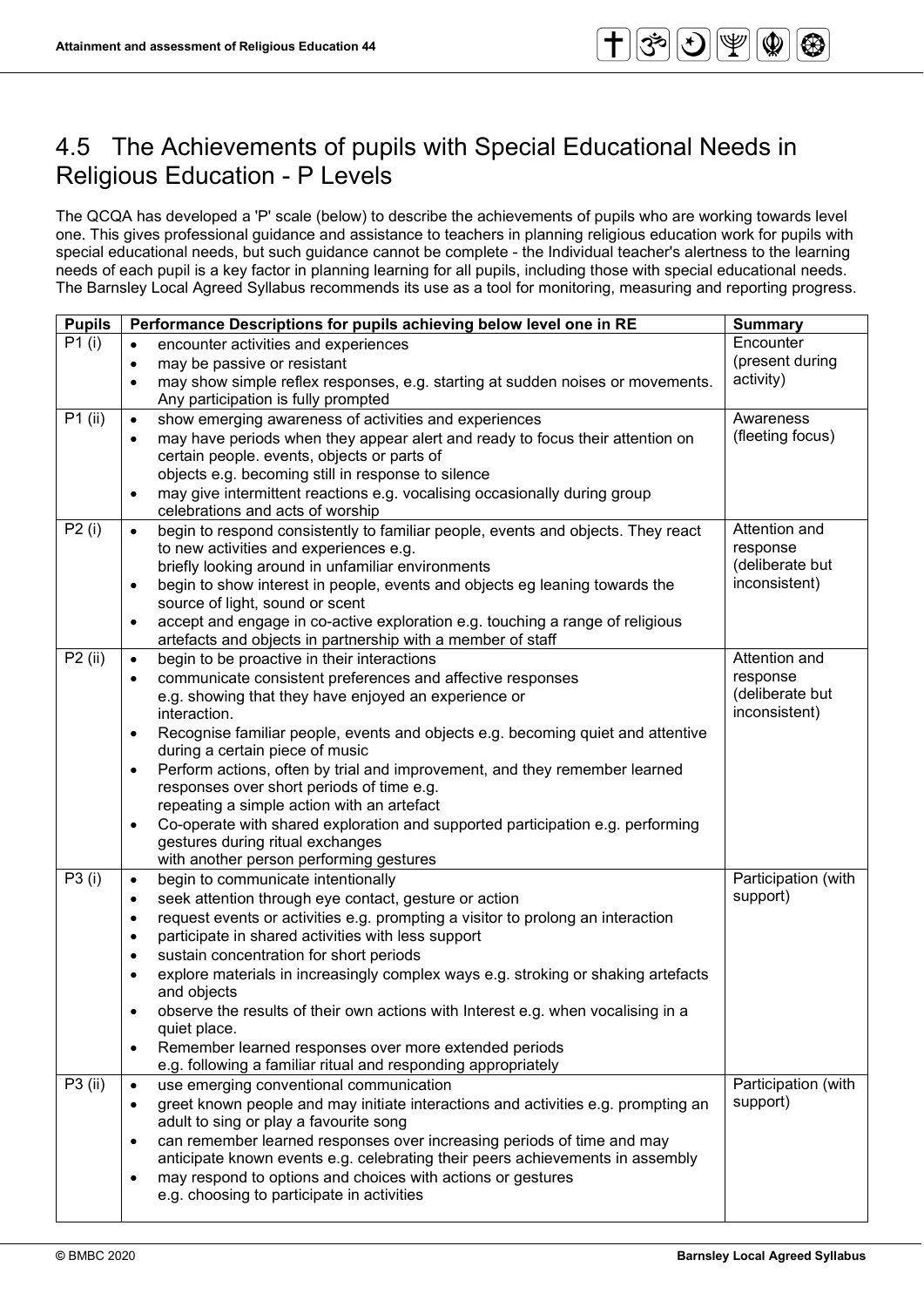|                 | actively explore objects and events for more extended periods e.g. contemplating<br>$\bullet$<br>the flickering of a candle flame                                                                                                                                                                                                                                                                                                                                                                                                                                                                                                                                                                                                                                                                                                                                                                                                      |                                     |
|-----------------|----------------------------------------------------------------------------------------------------------------------------------------------------------------------------------------------------------------------------------------------------------------------------------------------------------------------------------------------------------------------------------------------------------------------------------------------------------------------------------------------------------------------------------------------------------------------------------------------------------------------------------------------------------------------------------------------------------------------------------------------------------------------------------------------------------------------------------------------------------------------------------------------------------------------------------------|-------------------------------------|
|                 | apply potential solutions systematically to problems e.g. passing an artefact to a<br>$\bullet$<br>peer in order to prompt participation in a group activity                                                                                                                                                                                                                                                                                                                                                                                                                                                                                                                                                                                                                                                                                                                                                                           |                                     |
| $\overline{P4}$ | use single elements of communication e.g. words, gestures, signs or symbols, to<br>$\bullet$<br>express their feelings<br>Show they understand 'yes' and 'no'<br>$\bullet$<br>Begin to respond to the feelings of others eg. matching their emotions and<br>$\bullet$<br>laughing when another pupil is laughing<br>Join In with activities by Initiating ritual actions and sounds<br>$\bullet$<br>Demonstrate an appreciation of stillness and quiet                                                                                                                                                                                                                                                                                                                                                                                                                                                                                 | Involvement<br>(active/intentional) |
| $\overline{P5}$ | Respond appropriately to simple questions about familiar religious events or<br>$\bullet$<br>experiences and communicate simple<br>meanings<br>Respond to a variety of new religious experiences e.g. involving music, drama,<br>$\bullet$<br>colour, lights, food or tactile object<br>Take part in activities involving two or three other learners<br>$\bullet$<br>May also engage in moments of individual reflection<br>٠                                                                                                                                                                                                                                                                                                                                                                                                                                                                                                         | Involvement<br>(active/intentional) |
| P <sub>6</sub>  | express and communicate their feelings in different ways<br>$\bullet$<br>respond to others in group situations and co-operate when working in small<br>٠<br>groups<br>listen to, and begin to respond to, familiar religious stories, poems and music,<br>$\bullet$<br>and make their own contribution to celebrations and festivals.<br>carry out ritualised actions in familiar circumstances<br>$\bullet$<br>show concern and sympathy for others in distress eg. through gestures, facial<br>٠<br>expressions or by offering comfort<br>start to be aware of their own influence on events and other people<br>٠                                                                                                                                                                                                                                                                                                                   | Gaining skills and<br>understanding |
| $\overline{P7}$ | listen to and follow religious stories<br>$\bullet$<br>can communicate their ideas about religion, life events and experiences in simple<br>٠<br>phrases<br>can evaluate their own work and behaviour in simple ways, beginning to identify<br>$\bullet$<br>some actions as right or wrong on the basis of consequences<br>can find out about aspects of religion through stories, music, or drama, answer<br>$\bullet$<br>questions and communicate their responses<br>may communicate their feelings about what is special to them eg through role<br>٠<br>play<br>can begin to understand that other people have needs and to<br>respect these<br>can make purposeful relationships with others in a group<br>$\bullet$<br>activity                                                                                                                                                                                                 | Gaining skills and<br>understanding |
| P8              | can listen attentively to religious stories or to people talking about religion<br>$\bullet$<br>can begin to understand that religious and other stories carry moral and religious<br>٠<br>meaning<br>are increasingly able to communicate ideas, feelings or responses to<br>٠<br>experiences or retell religious stories<br>can communicate simple facts about religion and important people in religions<br>$\bullet$<br>can begin to realise the significance of religious artefacts,<br>$\bullet$<br>symbols and places.<br>can reflect on what makes them happy, sad, excited or lonely<br>$\bullet$<br>are able to demonstrate a basic understanding of what is right and wrong in<br>$\bullet$<br>familiar situations<br>are often sensitive to the needs and feelings of others and show respect for<br>$\bullet$<br>themselves and others<br>treat living things and their environment with care and<br>$\bullet$<br>concern | Gaining skills and<br>understanding |

 $\overline{\texttt{f}}$ 

ઙૻૺ૰

 $\mathcal{F}_{\mathcal{A}}$ 

 $\circledast$ 

 $\left( \bigcirc$ 

 $|\Psi\>$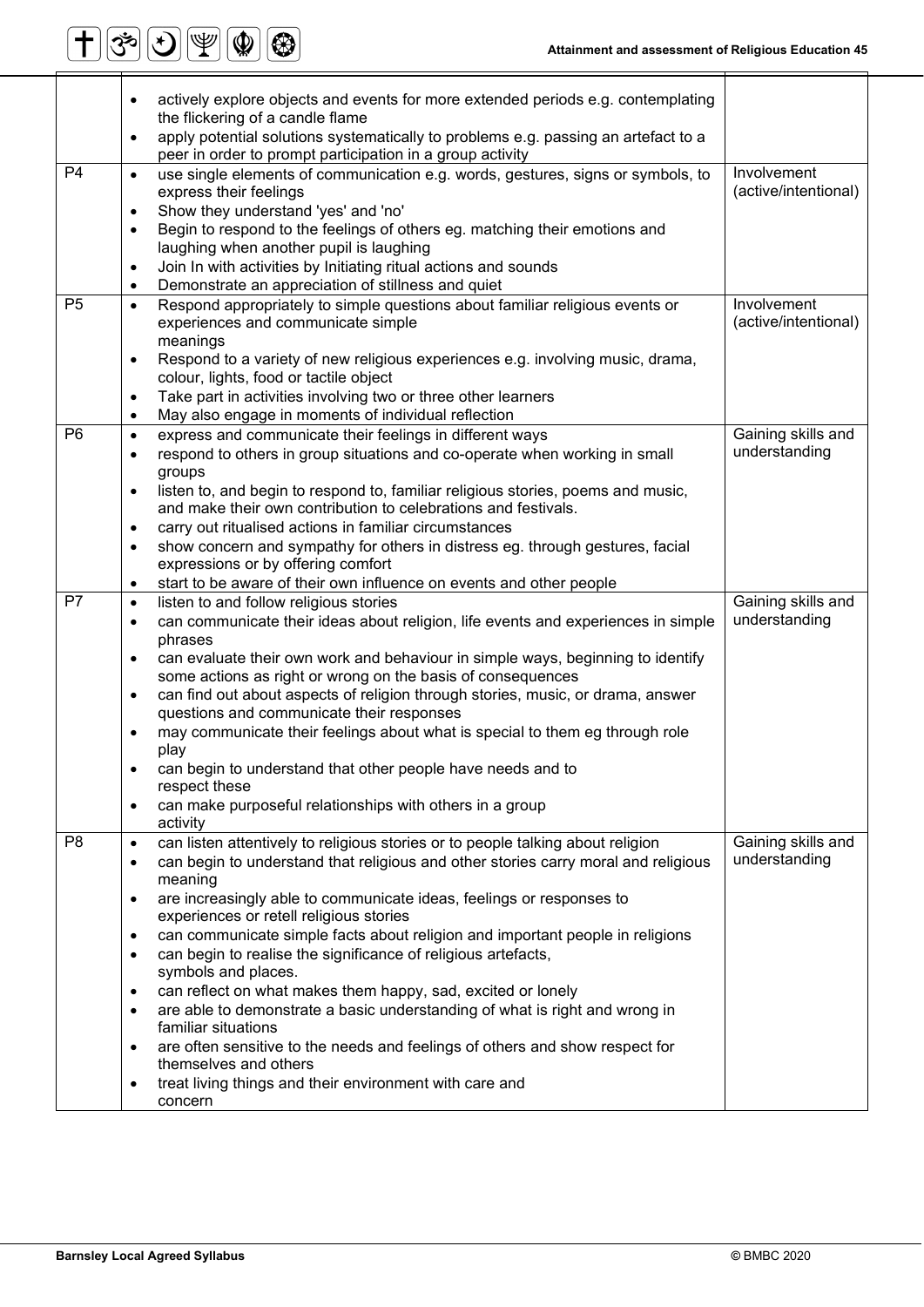# 4.6 Meeting the needs of gifted and talented pupils in Religious Education

# **Religious Education and the gifted and talented pupil**

In speaking of the gifted and talented pupil in Religious Education (RE), we are concerned both with children who have particular gifts or talents in RE and those who are very 'bright' and capable in a more general sense. For some pupils the challenges of RE offer opportunities to express varied interests not addressed in other single subjects. The guidance identifies issues for teachers to consider concerning gifted, talented and most able pupils.

### **Recognising the gifted and talented in Religious Education**

The Identification of the most able pupils in RE should be approached on the basis of distinct ability, skills, competencies and insight.

RE is centrally concerned with ultimate questions, critical thinking, analysis and interpretation and with very complex and multifaceted phenomena and concepts. This provides interest and motivation for the most able. Truth seeking in uncertain fields is hard work and should stimulate the best in the best young minds! Able children ln RE can quickly, at an expert level, develop and apply knowledge, understanding, skills and processes of RE (e.g. critical thinking, interpretation, insight, reflection, and synthesis). Talented and most able pupils have the potential to demonstrate high levels of understanding, Insight, discernment, achievement and maturity.

RE provides many opportunities for engagement with story, symbolism, metaphor and analogy. Links between RE and philosophy with primary and secondary aged pupils are

relevant and should attract the interest of many RE specialists. Thinking skills associated with argument, reasoning and logical analysis have a key place in RE achievements. All these skills often involve the use of language and require bringing higher order language skills into the service of RE objectives. Strategies to challenge the most able language users are part of enabling the highest achievement of the talented pupil.

Professor John Hull has a useful Insight into the concept of giftedness in RE and has written about primary aged children's engagement with the highest levels of religious discourse.

*"A child in religious education may be thought of as being gifted when that child responds with high interest and outstanding attainment in the areas which are the aims and objectives of RE considered as an educational activity. The giftedness of the child will be as specific to RE as the attainment targets and so on are specific to RE ...*

*In the more direct, first order sense, there may also be children who have religious or spiritual gifts, whether these derive from the environment outside school, or whether they represent some kind of original vision. The RE teachers should be aware of such children, and may learn a great deal from them, but it is not the purpose of RE to nurture such children more than the rest ..."* (Professor John Hull, Resource, The journal of PCFRE, 17.3, page 6,

### 1995)

Giftedness in RE might be distinguished from high attainment scoring in other subjects. For example, the child who is gifted with regard to RE might show particular skills of

insight, application and discernment, making sense and drawing meaning from religious symbols, metaphors and sacred writing at a high level. A non-religious pupil might also have a gift for RE, showing a high level of skill in religious questioning or arguing. While the idea of a child gifted in RE may often be related to the educational concept of spiritual development, the concept of 'giftedness' in RE isn't the same as being religiously gifted, as a particular faith community might recognise a child's gifts. Teachers may find it fruitful to consider how giftedness in RE might be similar to giftedness in sport, music, mathematics or poetry, and how It might differ from these.

The concept of the teacher's professional judgement in RE is crucial. Teachers who know their pupils and their work and bring professional talent, expertise and awareness to RE are best placed to identify the most able, the gifted and the talented and then to make appropriate and challenging provision for them.

### **Provision and progression**

The willingness and capacity to take up opportunities for spiritual and moral development is a central aspect of the best work In RE. Teachers need to use their professional judgements sensitively in weighing up pupils' responses to these opportunities. Some of the most effective models for differentiation in the RE curriculum envisage a spiral of revisited concepts, attitudes and skills.

These are understood, applied, linked and evaluated in increasing depth by learners. Such models offer a fruitful avenue for further exploration of how to provide for the most able in RE. Extension, top end differentiation, working